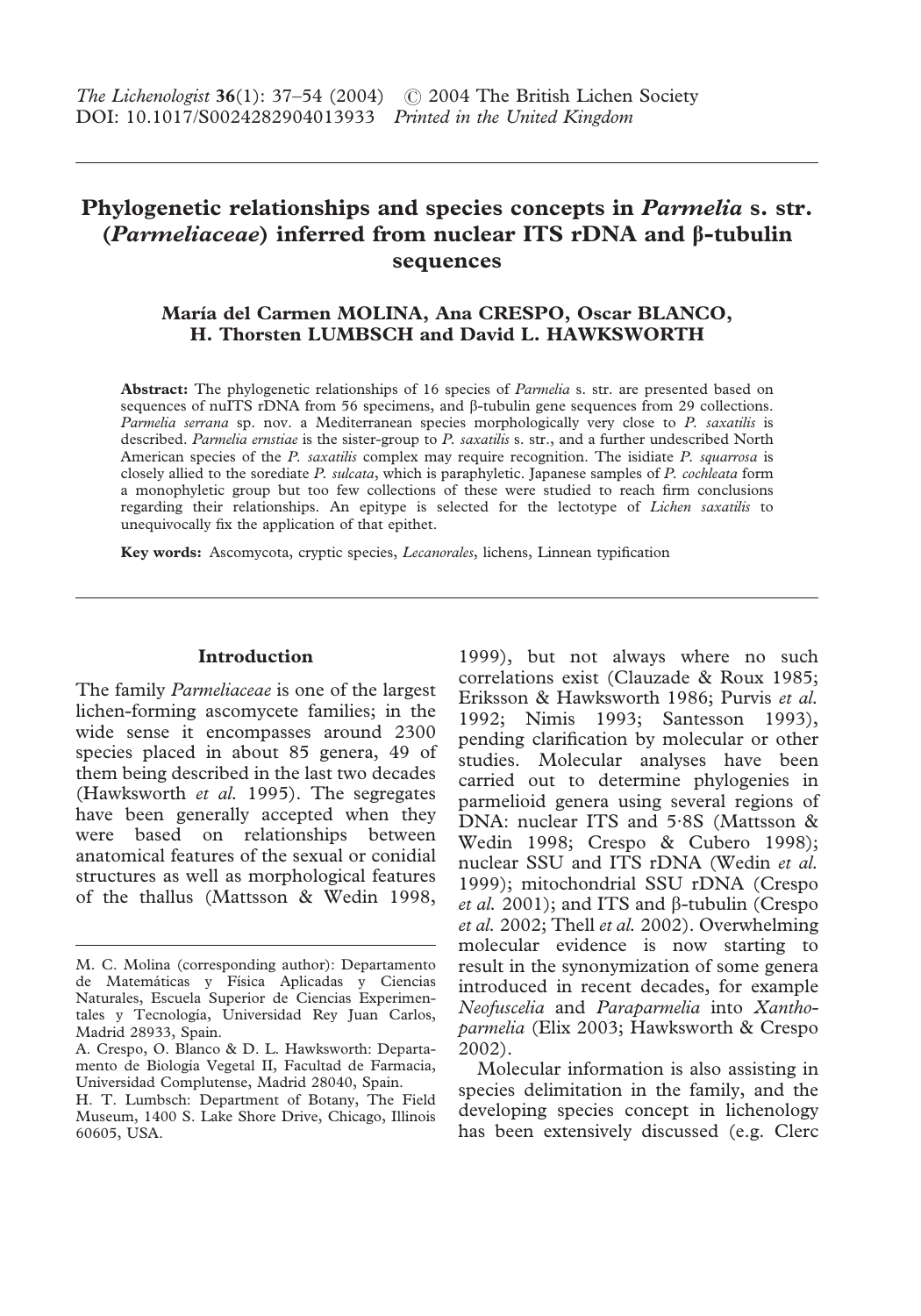1998; Grube & Kroken 2000). Traditionally, differences in morphological, and to some extent anatomical, characters have been used to separate species. In addition, geographic origin or apparent differences in secondary chemistry were accorded great importance, and many allopatric populations were named as separate species where there was little or no other discernible difference. A chemical species concept that assumes a lack of variation at the species level was widely applied in macrolichen genera in the 1960s and 1970s (Culberson 1986), but it is now recognized that chemical characters are best used *a posteriori* rather than *a priori* when characterizing lichen species (Lumbsch 1998*a*, *b*).

Increasingly, phylogenetic species concepts based on molecular (DNA) characters are being employed to delimit species, to determine *a posteriori* which types of phenotypic characters are good predictors of phylogenetic species, and demonstrate how these characters evolve in lichenized fungi (Mallet 1995; Grube & Kroken 2000). These molecular data have led to the recognition of cryptic species (Kroken & Taylor 2001), and conversely also to the union of species traditionally regarded as distinct (Myllys *et al.* 2001; Articus *et al.* 2002; Molina *et al.* 2002).

*Parmelia* s. str. comprises around 57 species, 40 from Asia, seven from Europe and ten from North America (Hale 1987; Kurokawa 1994*a*, *b*, *c*, *d*, *e*; Crespo *et al.* 2002). Crespo & Cubero (1998) included three species of *Parmelia* s. str., *viz. P. saxatilis*, *P. sulcata* and *P. omphalodes*, in a molecular approach to *Parmelia* s. lat. phylogeny. They showed that *P. omphalodes* and *P. saxatilis* were more closely related to each other than to *P. sulcata*. In addition, two species have been studied at population level in the genus, *P. saxatilis* (Crespo *et al.* 2002) and *P. sulcata* (Crespo *et al.* 1999). These two *Parmelia* species are amongst the most widespread macrolichens on Earth. Crespo *et al.* (2002) reported that *P. saxatilis* populations from five continents belonged in two monophyletic groups. One (the Atlantic population) occurred in Arctic and Antarctic regions and also included collections from more Atlantic sites in extrapolar regions. The second monophyletic group (the Mediterranean population) included samples from more continental environments in the Mediterranean region. Subsequently, the new species *P. ernstiae* has been segregated from *P. saxatilis* on minor morphological features and differences in the internal transcribed spacer (ITS) sequences of the nuclear rDNA (Feuerer & Thell 2002).

The present study has two objectives. First, to ascertain if the groups of *P. saxatilis* described as Atlantic and Mediterranean populations by Crespo *et al.* (2002) should be considered as separate species, based on molecular characters and also morphological and ecological features. Second, to test the validity of the recently described *P. ernstiae* by comparison with sequences from a larger number of collections of the complex. The phylogeny of the group has been analyzed using phylogenetic methods, using data from the ITS of the nuclear rDNA, and sequences of the protein-coding  $\beta$ -tubulin genes.

### **Material and Methods**

#### **Lichen material**

Fifty-six specimens representing 16 species, including all but one (*P. discordans*\*) of the European species of *Parmelia* s. str., were used in this study. Details of the material, area of collection, and where samples are deposited, are presented in Table 1. Specimens were air-dried and stored at room temperature.

#### **DNA extraction and PCR amplification**

Total DNA was extracted using the DNeasy Plant Mini Kit (Qiagen) with minor modifications as described by Crespo *et al.* (2001). Sequences from the ITS region and the 5·8S gene of the rDNA were used for almost all taxa. Partial sequences of the proteincoding  $\beta$ -tubulin gene were successfully amplified for 31 of the samples. Amplification of the internally transcribed spacer region of the rDNA gene cluster was undertaken with the primers ITS1F (Gardes & Bruns

\*Material was obtained and DNA extracted, but the sequences obtained were found to be due to a lichenicolous fungus evidently growing in the lichen, probably *Athelia arachnoidea.*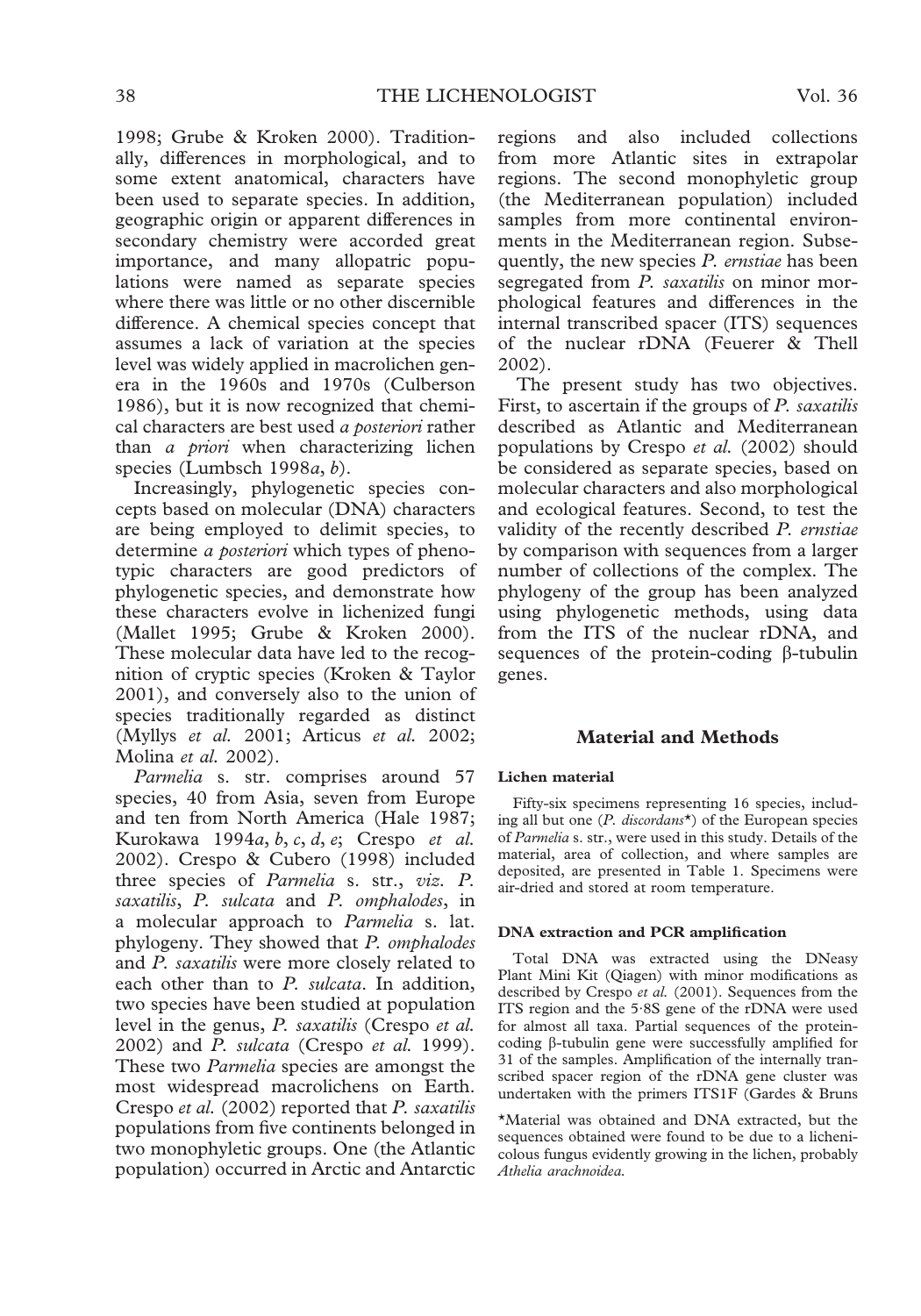1993) and ITS4 (White *et al.* 1990). Amplification of the partial  $\beta$ -tubulin sequence was carried out using Bt3-LM and Bt10-LM primers (Myllys *et al.* 2001).

Each PCR reaction contained the following ingredients:  $27.75 \mu l$  dH<sub>2</sub>O,  $5 \mu l$  10 × PCR buffer where the  $MgCl<sub>2</sub> 2 mM was already included (10 mM Tris-HCl,$ pH 8·0; 50 mM KCl; 1 mM EDTA (ethylene diamine tetra-acetate); 0·1% Triton X-100; 59% glycerol v/v), 1 µl dNTP 10 mM (1.25 mM each of dATP, dCTP, dGTP and dTTP), 2 $\cdot$ 5 µl of a 10 µM dilution of each of the primers and  $1.25 \mu l$  DNA Polymerase (1 unit/ $\mu l$ , Biotools). This cocktail was mixed with  $10 \mu l$  of the DNA template. The PCR amplification ran for 30 cycles: denaturation at  $94^{\circ}$ C for 60 sec, annealing at 54°C (ITS) and  $55^{\circ}$ -58°C ( $\beta$ -tubulin) for 60 sec, and extension at  $72^{\circ}$ C for 90 sec. The reaction was carried out in an automatic thermocycler (Techne Progene).

PCR products were purified through a Biotools Bioclean DNA purification column kit according to the manufacturer's specifications. Sequencing was performed on both strands using the ABI PRISM  $\mathbb{D}$  Dye terminator cycle Sequencing Ready Reaction Kit (PE Biosystems), with the amplification primer. The following cycling profile was used: denaturation for 3 min at 94°C, then 25 cycles with 10 sec at  $96^{\circ}$ C, 5 sec at  $50^{\circ}$ C and 4 min at  $60^{\circ}$ C. Sequencing reactions were electrophoresed on an ABI PRISM 377 DNA sequencer (Applied Biosystems).

### **Sequence analysis**

Nuclear ITS and  $\beta$ -tubulin complementary strands were compared with the assistance of Windows SeqMan (DNAStar) to check for reading errors and when possible, resolving ambiguities. Sequences were then aligned using CLUSTAL W (Higgins *et al.* 1992) and visually adjusted. No position was excluded from the matrix data for posterior analyses. Phylogenetic analyses of the sequence data were performed with maximum parsimony (MP) using PAUP version 4.0b10 (Swofford 2002) and with Bayesian inference using MrBAYES version 2.01 (Huelsenbeck & Ronquist 2001).

*Maximum parsimony analyses.* A heuristic search of 1000 random taxon addition replicate searches was conducted with TBR branch-swapping and the MulTrees option in effect, equally weighted characters, and gaps treated as missing data. Constant characters were excluded. A limit of 10 000 trees was established as no differences in the topology of the trees were found in using limits from 10 000–50 000 trees.

Individual analyses of the nuITS (56 sequences) and -tubulin (29 sequences) data sets were performed. In cases where data from both genes were available, the data and the topology of the resulting trees were analysed independently. Since no conflict was evident, it was assumed that the two data sets were congruent and could be combined in a single matrix. Strict consensus trees were generated for the three parsimony analyses, and the bootstrap method (Felsenstein 1985) was used to estimate the robustness of the various clades which appeared in the consensus trees. Bootstrap values were estimated from 1000 replicates, and phylogenetic trees were drawn using TREEVIEW (Page 1996).

*Bayesian analyses.* The data of the combined matrix were also analysed using a Bayesian approach (Huelsenbeck *et al.* 2000; Larget & Simon 1999). Posterior probabilities were approximated to by sampling trees using a Markov Chain Monte Carlo (MCMC) method. The posterior probabilities of each branch were calculated by counting the frequency of trees that were visited during the course of the MCMC analysis. This analysis was performed assuming the general time reversible model (Rodriguez *et al.* 1990) including the estimation of invariant sites and assuming a discrete gamma distribution with six rate categories (GTR+I+G) for the combined analyses. A run with 1 000 000 generations starting with a random tree and employing eight simultaneous chains was executed, and every 100th tree saved into a file. We used the default settings for the priors on the rate matrix, branch lengths, gamma shape parameter, and the proportion of invariable sites. A Dirichlet distribution was assumed for the base frequency parameters, and an uninformative prior was used for the topology (default settings).

We plotted the log-likelihood scores of sample points against generation time and determined that stationarity was achieved when the log-likelihood values of the sample points reached a stable equilibrium (Huelsenbeck & Ronquist 2001). The initial 600 trees were discarded as burn-in before stationarity was reached. Using PAUP 4.0b10, majority-rule consensus trees were calculated from 9400 trees sampled after reaching likelihood convergence to calculate the posterior probabilities of the tree nodes. Unlike nonparametric bootstrap values (Felsenstein 1985), these are estimated probabilities of the clades under the assumed model (Rannala & Yang 1996), and hence posterior probabilities equal and above 95 are considered significantly supported. The phylogenetic tree was drawn using TREEVIEW (Page 1996).

The polarity of the characters was assessed by outgroup comparison, using *P. pseudotenuirima*, *P. signifera* and *P. erumpens* in the ITS matrix, and only *P. signifera* in the  $\beta$ -tubulin and combined matrix. These species were found to be members of the sister group to all other taxa included here (data not shown).

*Constrained-topology analyses.* The combined matrix was used to test five phylogenetic null hypotheses. They were tested using a part of the MCMC tree sample described above. The probability of the null hypothesis being correct was calculated by counting the presence of this topology in the MCMC sample (Lewis 2001). The hypotheses tested were that: (1) *P. saxatilis*, *P. serrana* and *P. ernstiae*; (2) *P. saxatilis* and *P. serrana*; (3) *P. ernstiae* and *P. saxatilis*; (4) *P. ernstiae* and *P. serrana*; and (5) *P. omphalodes* and *P. pinnatifida*, belong in the same clade. These hypotheses were tested according to Lumbsch *et al.* (2004). To ensure that the hypothesis testing was independent from the tree estimate, 9400 trees per null hypothesis were sampled. The frequency of trees in the MCMC sample agreeing with the null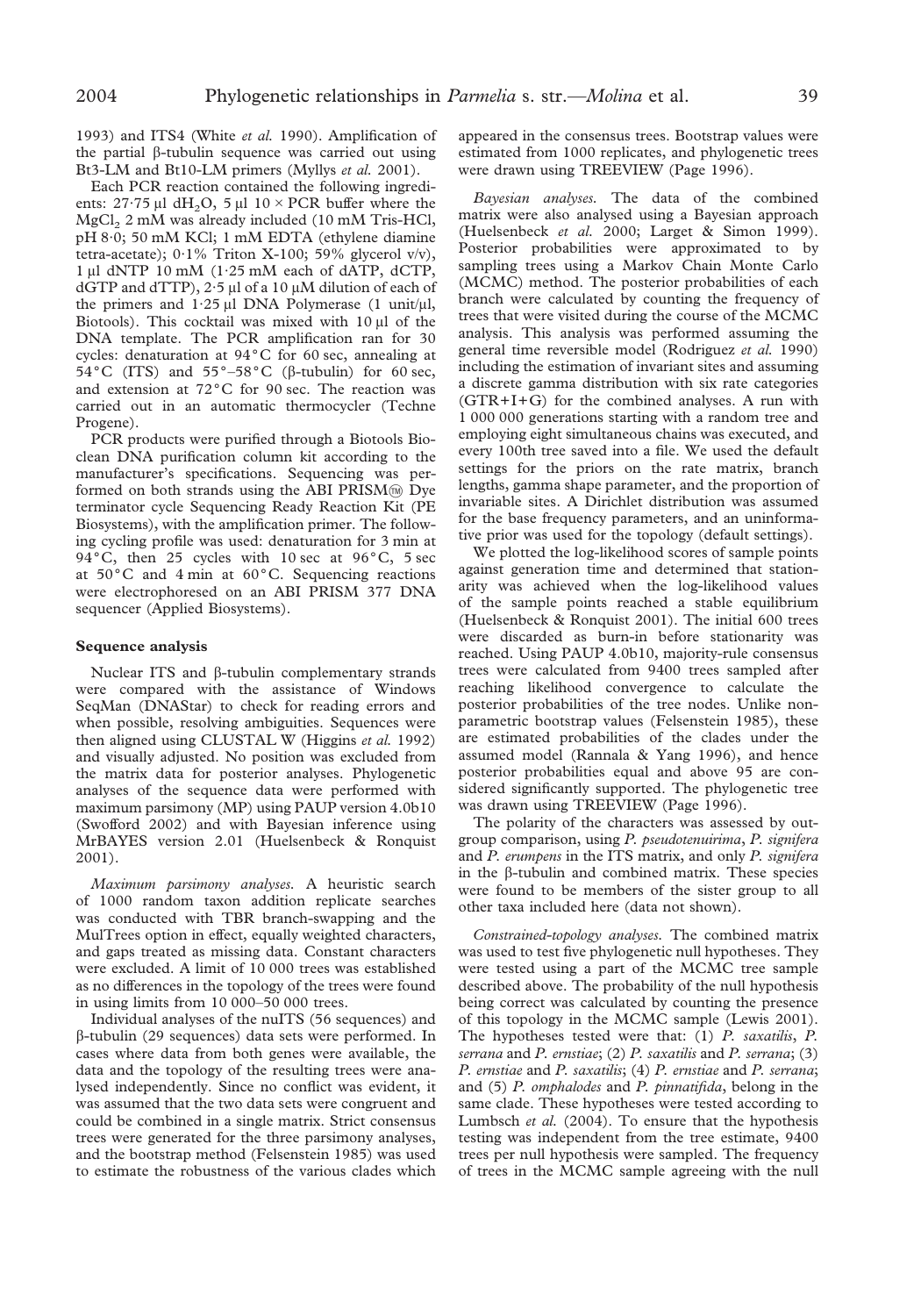|                |                           |                                                           | Voucher                | GenBank Nos |                          |
|----------------|---------------------------|-----------------------------------------------------------|------------------------|-------------|--------------------------|
| No.            | Species                   | Locality, Country                                         | specimens              | <b>ITS</b>  | $\beta$ -tubulin         |
| 1              | P. squarrosa              | Hokkaido (Tokyo), Japan                                   | MAF 7281               | AY036975    | $\overline{\phantom{0}}$ |
| 2              | P. squarrosa              | Braxton Co. (Burnsville), WV, USA                         | MAF 7288               | AY036976    |                          |
| 3              | P. squarrosa              | Forge Creek, TN, USA                                      | <b>MAF 7293</b>        | AY036977    | $\overline{\phantom{0}}$ |
| $\overline{4}$ | P. squarrosa              | Fayette Co. (Glen Ferris), WV, USA                        | MAF 7289               | AY036978    | $\overline{\phantom{0}}$ |
| 5              | P. squarrosa              | Parson Branch, TN, USA                                    | MAF 7270               | AY036979    |                          |
| 10             | P. sulcata                | Scania (Oerkened), Sweden                                 | Thell-Marth<br>SK-9921 | AF410840*   | AF410844*                |
| 12             | P. sulcata                | La Barranca (Madrid), Spain                               | MAF 9750               | AY295103    | AY295111                 |
| 15             | P. fertilis               | Hokkaido (Tokyo), Japan                                   | <b>MAF 7282</b>        | AY036982    | AF391143                 |
| 16             | P. cf. cochleata          | Hokkaido (Tokyo), Japan                                   | <b>MAF 7271</b>        | AY036983    |                          |
| 17             | P. cf. cochleata          | Hokkaido (Tokyo), Japan                                   | <b>MAF 7275</b>        | AY036984    | $\equiv$                 |
| 18             | P. cochleata              | Hokkaido (Tokyo), Japan                                   | <b>MAF 7280</b>        | AY036985    |                          |
| 19             | P. cochleata              | Hokkaido (Tokyo), Japan                                   | <b>MAF 7279</b>        | AY036986    | $\overline{\phantom{0}}$ |
| 20             | P. pinnatifida            | Kola Peninsula, Russia                                    | <b>MAF 7274</b>        | AY036987    | AF391134                 |
| 21             | P. pinnatifida            | Kola Peninsula, Russia                                    | <b>MAF 7272</b>        | AY036988    | AF391133                 |
| 22             | P. saxatilis              | Kola Peninsula, Russia                                    | MAF 7276               | AY036989*   | AF391136                 |
| 23             | P. saxatilis              | Kola Peninsula, Russia                                    | <b>MAF 7273</b>        | AY036990*   | AF391135                 |
| 24             | P. saxatilis              | Xinjlang Uygur Region (Altay),<br>China                   | <b>MAF 7030</b>        | AF350029*   | AF391139                 |
| 25             | P. saxatilis              | Torres del Paine (Patagonia),<br>Chile                    | <b>MAF 6895</b>        | AF350026*   | AF391138                 |
| 26             | P. saxatilis              | Leonie Is., Antarctica                                    | MAF 6803               | AF350022*   | AF391137                 |
| 27             | P. saxatilis              | New Hampshire, USA                                        | 5375 May               | AF350033*   | $\overline{\phantom{a}}$ |
| 28             | P. saxatilis              | New Hampshire, USA                                        | 5374 May               | AF350034*   | $\equiv$                 |
| 29             | P. saxatilis              | Cadiz, Spain                                              | <b>MAF 7668</b>        | AY036982*   |                          |
| 30             | P. saxatilis              | Umeå, Sweden (epitype)                                    | <b>MAF 6882</b>        | AF350027*   |                          |
| 31             | P. saxatilis <sup>*</sup> | Milodon, Chile                                            | Feuerer 29548          | AF412310*   |                          |
| 32             | P. saxatilis $*$          | Varsinais-Suomi (Turku),<br>Finland                       | <b>Thell 9926</b>      | AF410835*   |                          |
| 33             | P. saxatilis <sup>*</sup> | Glacia Serrano, Chile                                     | Feuerer 29547          | AF412309*   | $\qquad \qquad$          |
| 34             | P. saxatilis              | Ruovesi (Helvetinjørven),<br>Finland                      | Stenroos 5205          | AF410836*   |                          |
| 35             | P. serrana                | El Escorial (Madrid), Spain                               | <b>MAF 6885</b>        | AF350040*   | AF391142                 |
| 36             | P. serrana                | Batuecas (Cáceres), Spain                                 | <b>MAF 7286</b>        | AY036996*   | AF391140                 |
| 37             | P. serrana                | Batuecas (Cáceres), Spain                                 | <b>MAF 7287</b>        | AY036997*   | AF391141                 |
| 38             | P. serrana                | El Ventorrillo (Madrid), Spain                            | <b>MAF 6884</b>        | AF350037*   | $\qquad \qquad$          |
| 39             | P. serrana                | El Ventorrillo (Madrid), Spain                            | MAF 6893               | AF350038*   | $\overline{\phantom{a}}$ |
| 40             | P. serrana                | Pto de Navafría (Madrid) Spain                            | MAF 9755               | AY295104    |                          |
| 41             | P. serrana                | Tyrol, Austria                                            | Hafellner 52306        | AF350031*   |                          |
| 42             | P. serrana                | Tenerife (Canary Islands), Spain                          | <b>MAF 6889</b>        | AF350044*   |                          |
| 43             | P. serrana                | El Escorial (Madrid), Spain                               | MAF 9753               | AY295105    | AY295114                 |
| 44             | P. serrana                | La Barranca (Madrid), Spain                               | MAF 9759               | AY215907    | AY295115                 |
| 45             | P. serrana                | La Barranca (Madrid), Spain                               | MAF 9758               | AY295108    | AY295116                 |
| 46             | P. serrana                | La Barranca (Madrid), Spain                               | <b>MAF 9757</b>        | AY295106    | AY295106                 |
| 47             | P. serrana                | Navacerrada (Madrid), Spain<br>(holotype)                 | MAF 9756               | AY295109    |                          |
| 48             | P. ernstiae               | New Forest (Hampshire), UK                                | <b>MAF 6886</b>        | AF350041*   |                          |
| 49             | P. ernstiae               | Puerto de Corrales (Burgos),<br>Spain                     | MAF 9749               | AY295110    | AY295117                 |
| 50             | P. ernstiae               | Niedersachsen (Reg.-Bez.<br>Lüneburg), Germany (topotype) | <b>MAF 9805</b>        |             | AY295118                 |

T 1. *Specimens of* Parmelia *used in the study, with location, reference collection detail and GenBank accession numbers*

\*Sequences obtained from GenBank.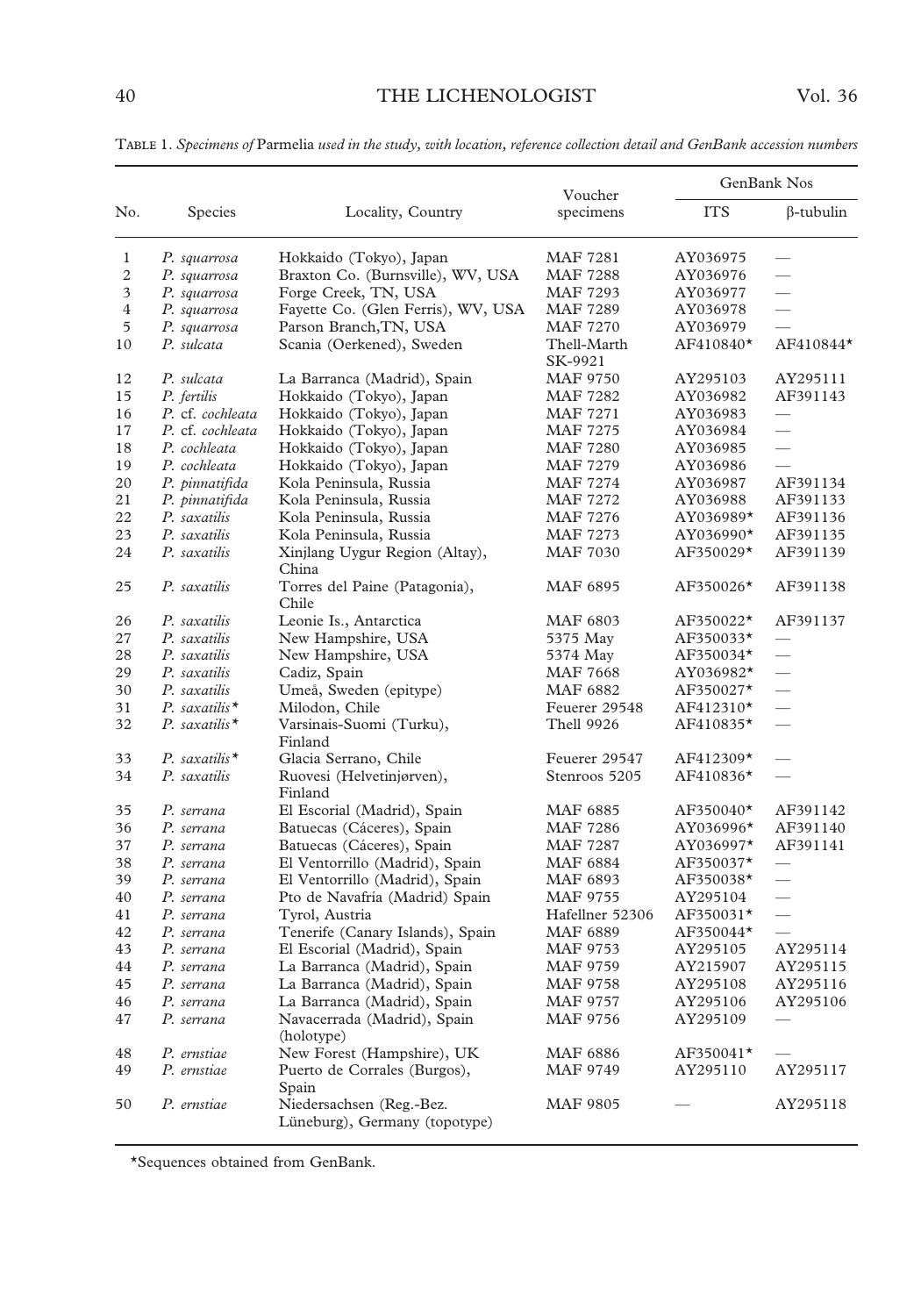|     | <b>Species</b>     |                                                   | Voucher         | GenBank Nos |                  |
|-----|--------------------|---------------------------------------------------|-----------------|-------------|------------------|
| No. |                    | Locality, Country                                 | specimens       | <b>ITS</b>  | $\beta$ -tubulin |
| 51  | P. ernstiae        | Niedersachsen (Reg.-Bez.<br>Lüneburg), Germany    | HBG 4619        | AF410833*   | AF410841*        |
| 52  | P. ernstiae        | Schleswig-Holstein (Grossolt),<br>Germany         | HBG 64331       | AF410834*   | AF410842*        |
| 53  | P. omphalodes      | Sierra de las Cabrillas (Madrid),<br>Spain        | MAF 6055        | AF350046    |                  |
| 54  | P. omphalodes      | La Plataforma del Calvitero<br>(Salamanca), Spain | MAF 7062        | AY036998    | AF391131         |
| 55  | P. omphalodes      | La Plataforma del Calvitero<br>(Salamanca), Spain | MAF 7044        | AY036999    | AF391132         |
| 56  | P. adaugescens     | Hokkaido (Tokyo), Japan                           | MAF 7277        | AY036991    | AF391146         |
| 57  | P. adaugescens     | Hokkaido (Tokyo), Japan                           | MAF 7292        | AY036992    | AF391145         |
| 58  | P. adaugescens     | Hokkaido (Tokyo), Japan                           | MAF 7291        | AY036993    | AF391144         |
| 59  | P. pseudolaevior   | Hokkaido (Tokyo), Japan                           | <b>MAF 7290</b> | AY036994    | AF391147         |
| 60  | P. laevior         | Hokkaido (Tokyo), Japan                           | <b>MAF 7278</b> | AY036995    | AF391148         |
| 61  | P. submontana      | Hoya Redonda (Sierra de Cazorla),<br>Spain        | MAF 3729        | AY037000    |                  |
| 62  | P. discordans      | Rothiemurchus Forest, Inverness, UK               | MAF 9804        |             |                  |
| 63  | P. erumpens        | Tharwa (ACT), Australia                           | <b>MAF 7284</b> | AY037001    |                  |
| 64  | P. pseudotenuirima | Molongo Gorge (ACT), Australia                    | <b>MAF 7285</b> | AY037002    |                  |
| 65  | P. signifera       | Molonglo Gorge (ACT), Australia                   | MAF 7283        | AY037003    | AF391149         |

TABLE 1. Continued

\*Sequences obtained from GenBank.

hypothesis was calculated using the filter command in PAUP 4.0b10, with a certain constraint describing the null hypothesis.

#### **GenBank data**

Several *Parmelia* s. str. nuITS and partial  $\beta$ -tubulin sequences from GenBank (http://www.ncbi.nlm.nih. gov) were included in the analyses, and pertinent collections are indicated in Table 1.

#### **Chemistry**

Secondary chemical compounds were identified by thin layer chromatography (Elix & Ernst-Russell 1993) in the *Parmelia saxatilis* group (Group I) using solvent systems B, C, and G.

#### **Morphology**

The lower surfaces of specimens were examined to determine the type of rhizines (i.e. squarrose vs. simple or furcate) using a Leica Wild M8 dissecting microscope. Lobe shape and width were studied under the same microscope, and widths measured to the nearest 0.1 mm using a CBS Beck Kassel calibrated  $\times$  8 magnifier; at least ten measurements were made on the various specimens in the *P. saxatilis*–*P. serrana* complex. Ascospore dimensions were obtained from squash preparations in 10% KOH measured in a Leica Leitz DM RB microscope; in each case ten mature ascospores free of the asci were measured when found.

### **Results**

A total of 59 new sequences have been produced for this study and 26 have been downloaded from GenBank. Fifty-six of the nuITS rDNA and 29 of the partial  $\beta$ -tubulin gene sequences were used for the analyses. The length of the ITS region was 556 bp. Multiple sequence alignment required the inclusion of several gapped positions. The resultant data matrix has 231 variable sites, 141 of them parsimony-informative.

The length of the  $\beta$ -tubulin sequences was 829 bp. In the data matrix, 100 out of 201 variable sites were parsimony informative. The  $\beta$ -tubulin sequences were readily alignable.

### **Phylogeny**

#### *Parsimony analysis of the ITS data set*

Parsimony analysis of the ITS region retained 10 000 equally parsimonious trees. The strict consensus tree is shown in Fig. 1. Since several samples from the same species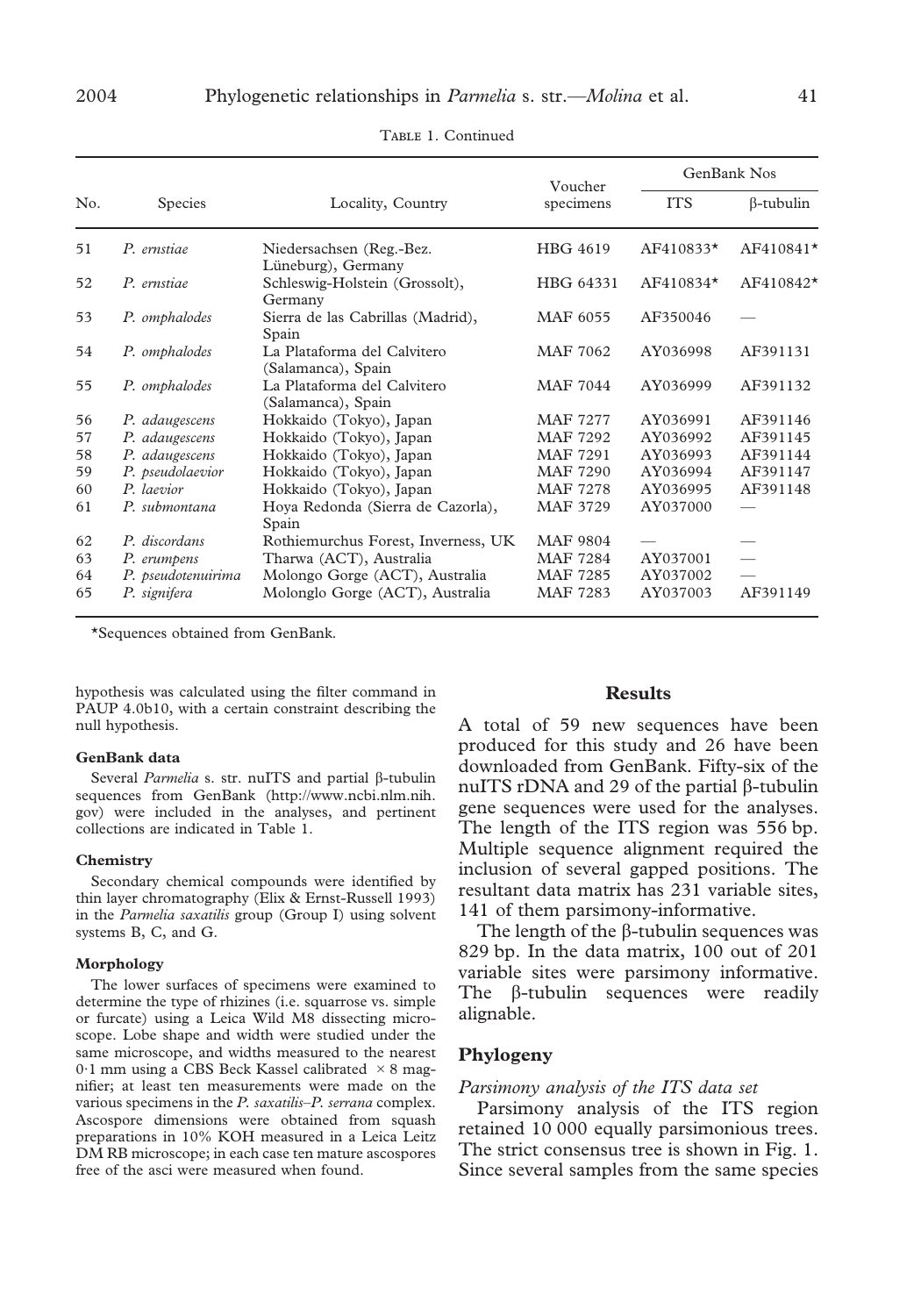

FIG. 1. Maximum Parsimony strict consensus tree of the 10 000 equally parsimonious trees obtained from the analysis of nuclear ITS sequence data (length=437, CI=0·689, RI=0·832). Numbers above the branches indicate bootstrap values above 50%. Geographical origins of the specimens:  $(\bullet)$  Australasia,  $(\bullet)$  Asia,  $(\bullet)$  North America, ( $\circ$ ) South America, ( $\star$ ) Europe, and ( $\Box$ ) Antarctica.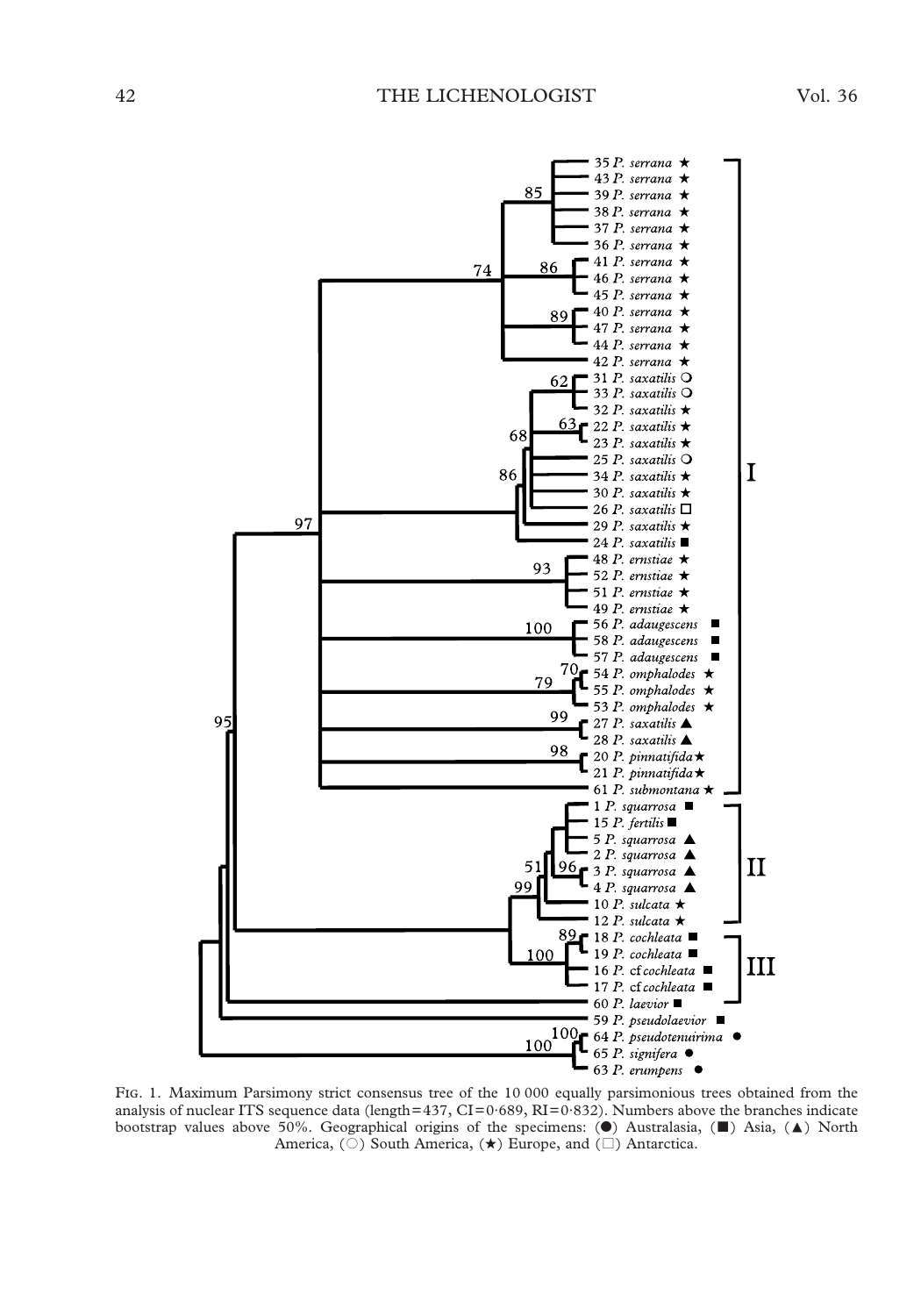were included to check the consistency of sequences at the infraspecific levels, several polytomies are present in terminal branches.

The ITS tree (Fig. 1) reveals three major groups with bootstrap values over 95%. Group I is formed by *P. saxatilis*, *P. serrana*, *P. ernstiae*, *P. omphalodes*, *P. submontana*, *P. pinnatifida*, and *P. adaugescens*. All these species are monophyletic and well supported. Group II includes all specimens of *P. squarrosa*, *P. sulcata* and *P. fertilis*; the isidiate, sorediate, and apotheciate species were not placed in separate groups. *P. sulcata* is shown as paraphyletic and one of the samples constitutes the sister group to the *P. squarrosa/fertilis* clade.

Group III includes only *P. cochleata*, an apotheciate species in which a certain morphological variability has been detected, with the thallus margins lobulate and more or less concave. *Parmelia pseudolaevior* and *P. laevior* are basal to the three groups (Fig. 1).

### *Parsimony analysis of the*  $\beta$ *-tubulin partial gene data set*

Representative samples from groups I and II were further analysed using the proteincoding  $\beta$ -tubulin partial gene. 10 000 trees were retained and the strict consensus tree shows two monophyletic clades, corresponding to clades I and II of the ITS analysis (Fig. 2). No representative of *P. cochleata* (clade III in the ITS analysis) could be included in the  $\beta$ -tubulin analysis. Group I includes: (1) *P. adaugescens* at the base; and (2) a clade with 90% bootstrap support including two main branches: one includes *P. saxatilis*, *P. ernstiae*, *P. omphalodes* and *P. pinnatifida; P. ernstiae* is the sister group of *P. saxatilis*; and the second branch includes *P. serrana*. Group II is composed of *P. sulcata* and *P. fertilis*, as in the ITS tree.

### *Parsimony analysis of the combined data set*

The parsimony analysis of the combined data matrix of the ITS region and partial  $\beta$ -tubulin gene is shown in Fig. 3. 756 trees were retained, and a strict consensus tree was computed. The topology of this tree was similar to that derived from single gene trees (Figs 1 & 2). Although the  $\beta$ -tubulin gene sequence of *P. submontana* was not available, the taxon was included in the combined data matrix and the nucleotide positions were filled with gaps.

### *Bayesian analysis of the combined data set*

The phylogenetic tree obtained by Bayesian analysis (Fig. 4) is similar to the combined parsimony tree (Fig. 3), and the phylogenetic relationships were confirmed by this method. This tree strongly supported the sister groups formed in parsimony analysis trees with 100% of posterior probability (Groups I and II) and also the basal position of *P. adaugescens* in Group I.

#### *Constrained topology analysis*

Although the three clades previously included in the species concept of *Parmelia saxatilis* (i.e. *P. saxatilis*, *P. ernstiae*, and *P. serrana*) appear in distinct clades in the strict consensus tree derived from parsimony analysis and in the majority-rule consensus tree from B/MCMC sampling, the relationships between the taxa in this part of the tree are not supported by significant posterior probabilities. Hence, a monophyly of a wider *P. saxatilis* concept cannot be excluded and may be present in suboptimal trees. The Bayesian inference of phylogeny offers a straightforward estimate of the posterior probabilities of alternative topologies (Huelsenbeck *et al.* 2002; Lewis 2001). Null hypotheses placing (1) *P. saxatilis*, *P. serrana* and *P. ernstiae*, or (2) *P. saxatilis* and *P. serrana* into one clade were tested; the probability of each of these hypotheses was zero, after considering 9400 trees developed in the analysis. The probability of null hypothesis (3), *P. saxatilis* and *P. ernstiae* being in one clade, was 64%; of (4) *P. serrana* and *P. ernstiae* being together was 0·04%; and (5) that *P. omphalodes* and *P. pinnatifida* belong in one clade, was 6·4% (Table 2).

### **Chemistry**

The results of the chemical analyses are summarized in Table 3. All specimens of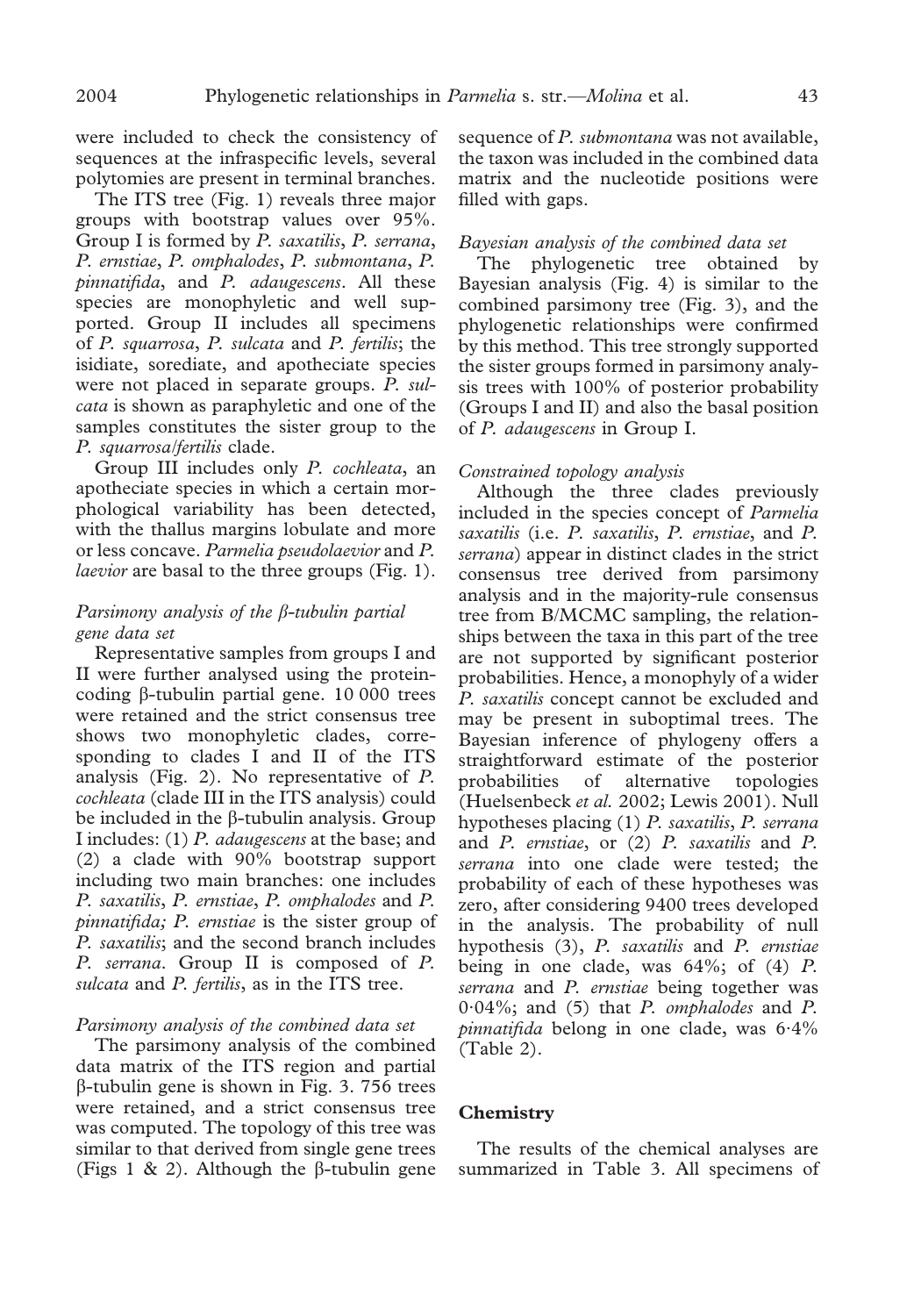

FIG. 2. Maximum Parsimony strict consensus tree of 10 000 equally parsimonious trees obtained from the analysis of protein-coding  $\beta$ -tubulin gene sequence data (length=288, CI=0·809, RI=0·825). Numbers above branches indicate bootstrap values above 50%. Geographical origins as in Fig. 1.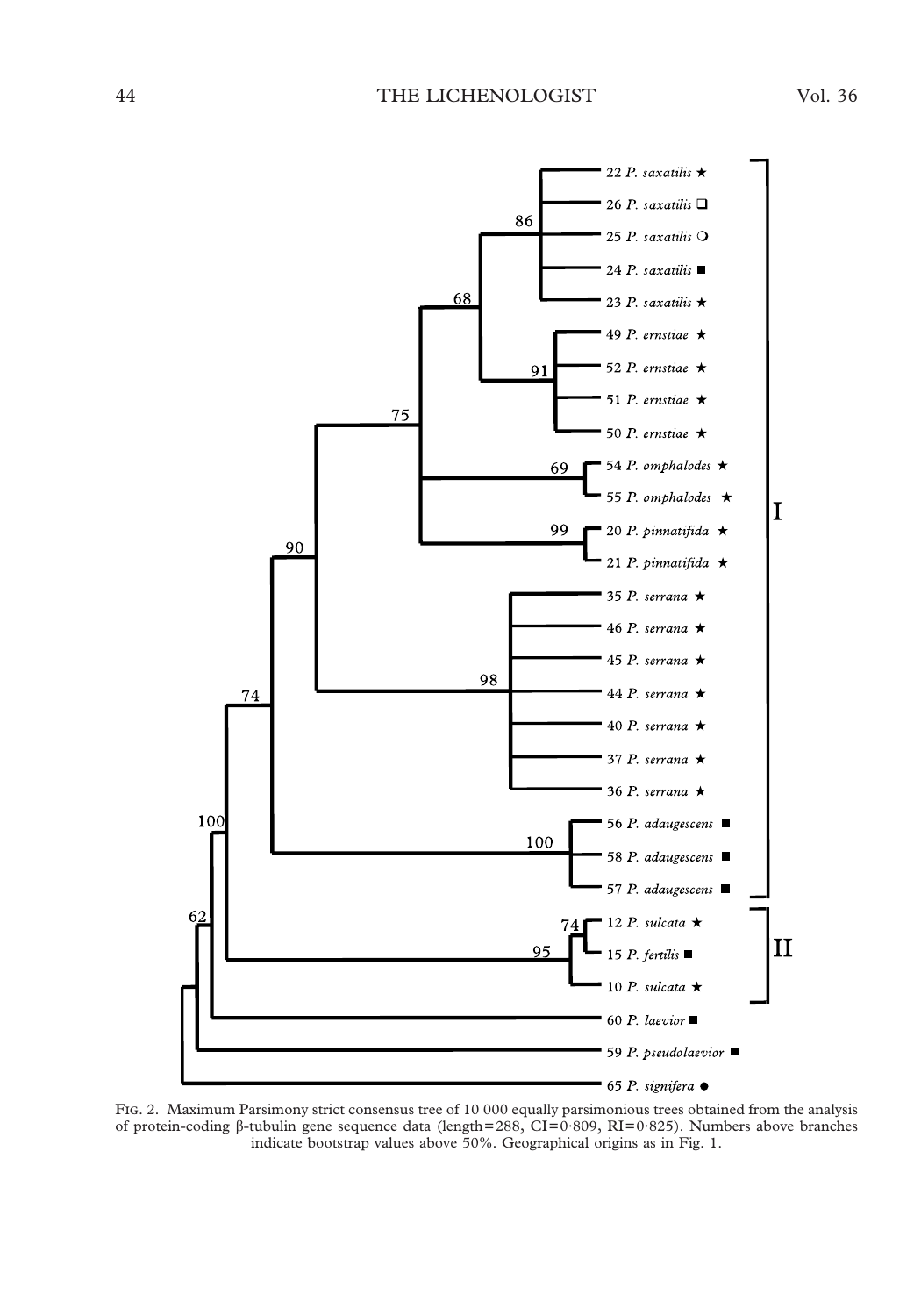

FIG. 3. Maximum Parsimony strict consensus tree of 756 equally parsimonious trees obtained from the analysis of the combined data set (length=590, CI=0·790, RI=0·791). Numbers above branches indicate bootstrap values above 50%. Geographical origins as in Fig. 1.

*P. saxatilis* s. str. contained atranorin, chloratranorin, salazinic acid, and consalazinic acid; some from the USA also had lobaric acid; protocetraric acid sometimes also occurred. *Parmelia serrana* had a similar chemical composition to *P. saxatilis* s. str., although lobaric acid was more frequent. *P. ernstiae* was also found to have lobaric acid, as did some samples of *P. saxatilis* s. str., *P. omphalodes*, and *P. serrana*. Although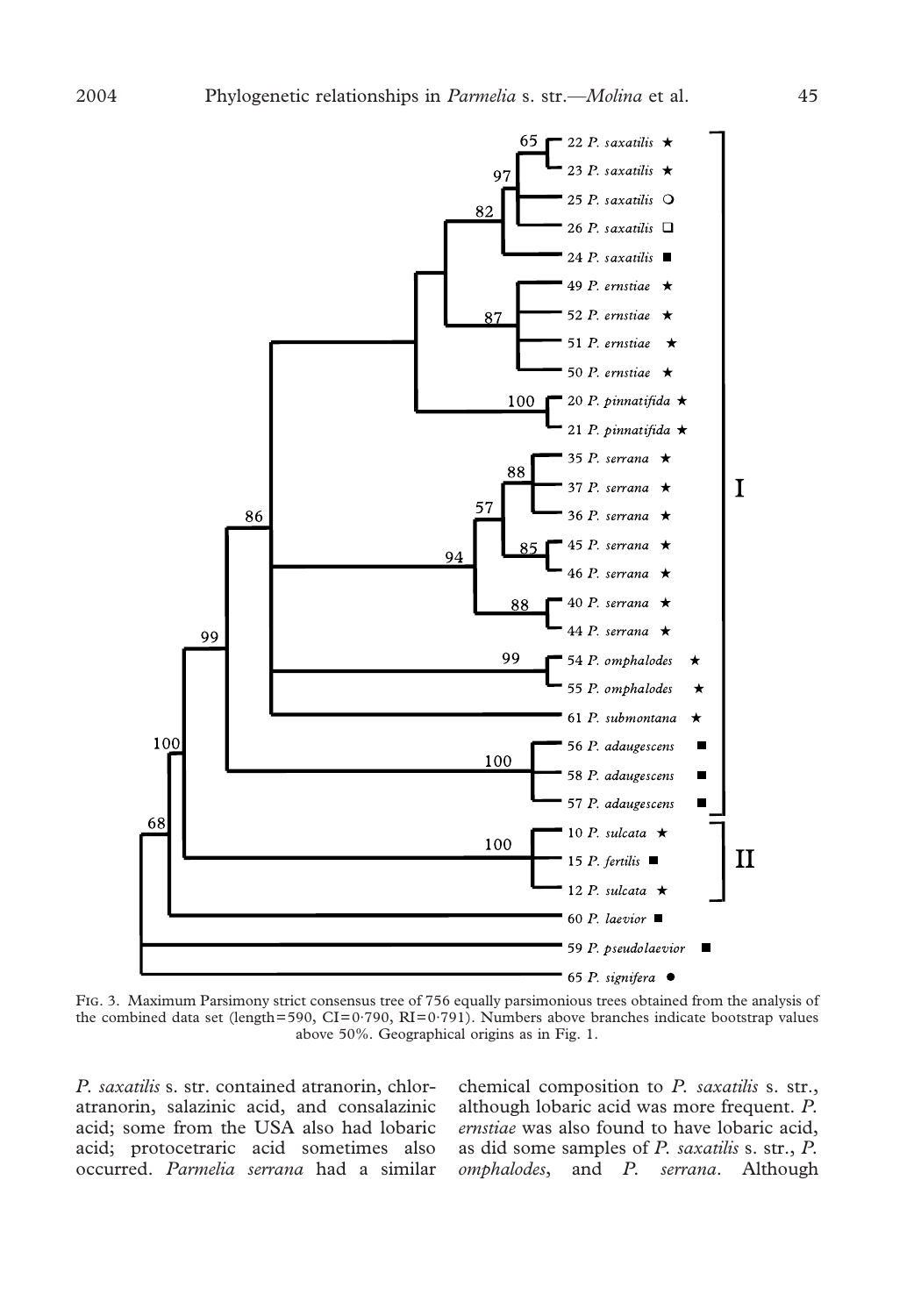### 46 THE LICHENOLOGIST Vol. 36



FIG. 4. 50%-majority-rule consensus tree of 8800 trees sampled by a B/MCMC procedure based on the combined data set. Numbers above the branches indicate probability values above 95%.

| TABLE 2. Probabilities of four phylogenetic null hypotheses being correct. Each test is based on a B/MCMC tree sample of |  |  |  |  |  |  |
|--------------------------------------------------------------------------------------------------------------------------|--|--|--|--|--|--|
| $9400$ trees                                                                                                             |  |  |  |  |  |  |

| Null hypothesis                                                             | Probability |  |
|-----------------------------------------------------------------------------|-------------|--|
| $(1)$ P. saxatilis, P. serrana and P. ernstiae forming a monophyletic clade | < 0.001     |  |
| $(2)$ P, serrana and P, saxatilis forming a monophyletic clade              | < 0.001     |  |
| $(3)$ P. saxatilis and P. ernstiae forming a monophyletic clade             | 64.0        |  |
| $(4)$ P, serrana and P, ernstiae forming a monophyletic clade               | 0.04        |  |
| (5) P. omphalodes and P. pinnatifida forming a monophyletic clade           | 6.40        |  |

Probability significant at <0.1%.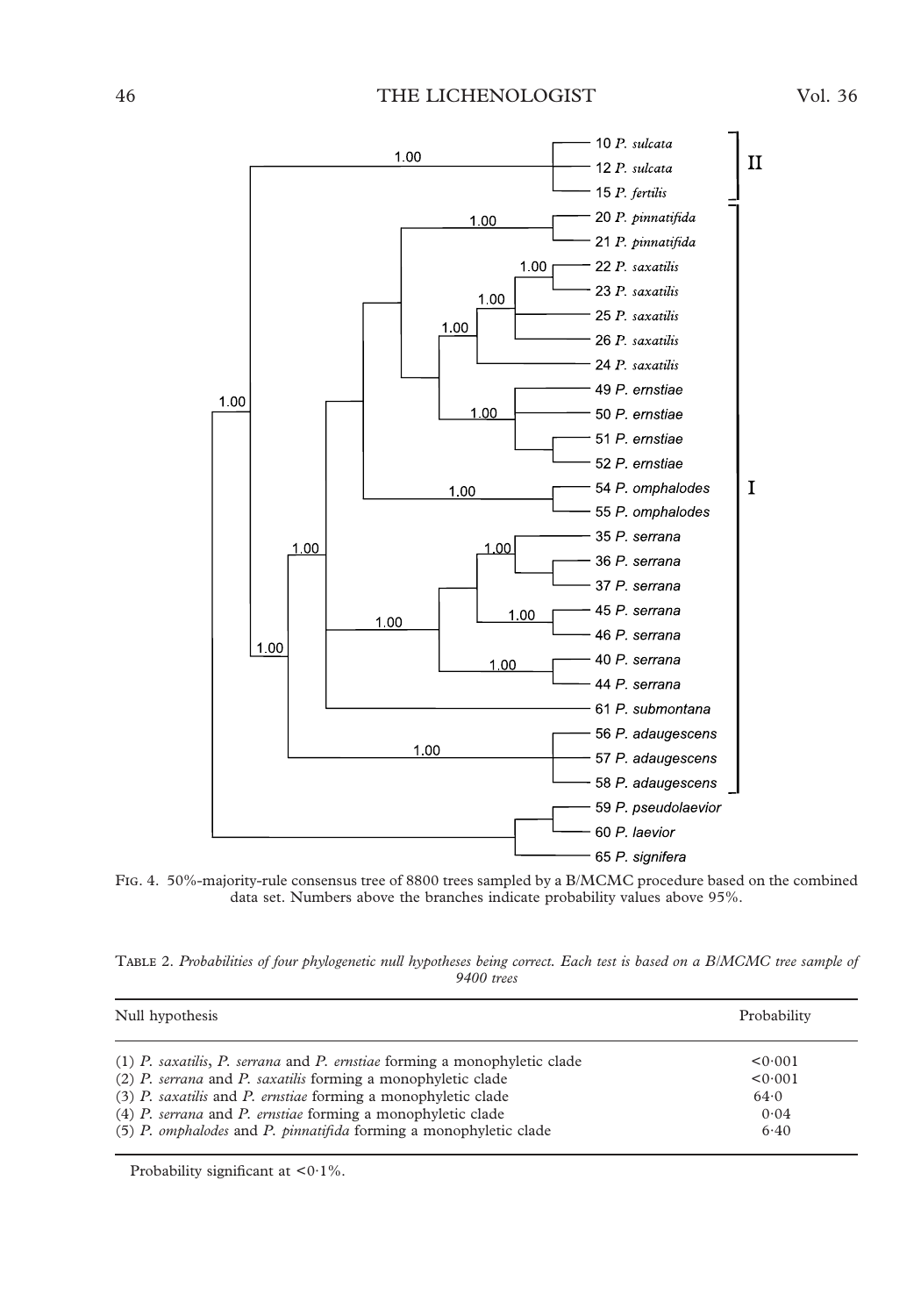| Species        | Compounds $*$ |  |  |  |
|----------------|---------------|--|--|--|
|                |               |  |  |  |
| P. adaugescens |               |  |  |  |
| P. ernstiae    |               |  |  |  |
| P. omphalodes  |               |  |  |  |
| P. pinnatifida |               |  |  |  |
| P. saxatilis   |               |  |  |  |
| P. serrana     |               |  |  |  |
| P. submontana  |               |  |  |  |

TABLE 3. *Phenolic composition of species of Group I (Parmelia saxatilis group)* 

\*1, salazinic acid chemosyndrome; 2, protocetraric acid; 3, lobaric acid; 4, atranorin chemosyndrome.

+, present;  $-$ , absent;  $\pm$ , trace.

norstictic acid was reported in three collections of *P. saxatilis* s. str. from Antarctica, Chile, and China by Crespo *et al.* (2002), using the three solvent systems this could not be unequivocally confirmed.

*Parmelia omphalodes* was found to contain atranorin, chloratranorin, lobaric acid, salazinic acid, and consalazinic acid, while *P. pinnatifida* had atranorin, chloratranorin, salazinic and consalazinic acid.

### **Morphology**

The results of the morphological studies are incorporated under Taxonomy below.

### **Taxonomy**

As a consequence of our molecular results and the correlation with cryptic morphological differences discussed below, we newly circumscribe *P. saxatilis* s. str., including the selection of an epitype for that species. Further, the *P. saxatilis* Mediterranean population of Crespo *et al.* (2002) is formally described as a separate species.

### **Parmelia saxatilis (L.) Ach.**

*Meth. Lich.*: 204 (1803).—*Lichen saxatilis* L., *Syst. Pl.* **2:** 1142 (1753); type, Sweden, *sine loc.*, *c.* 1740, *C. Linnaeus* (LINN 1273·62—second from bottom specimen—lectotype designated by Galloway & Elix 1983: 405); Sweden, Västerbotten, Umeå, October 1998, *S. Ott* (MAF 6882–epitypus hic designatus).

The typification of this species was discussed by Jørgensen *et al.* (1994: 354–355) who pointed out that Hale (1987: 38) had wrongly indicated that sheet LINN 1273·61 was the lectotype. However, sheet LINN 1273·62 has been cited as the type at least since Howe (1912: 201) and has the numbers referring to both *Flora Suecica* (Linnaeus 1745) and *Species Plantarum* (Linnaeus 1753) indicating that it was material used in preparing the account for *Flora Suecica*. As there are four specimens on the sheet, one of them had to be chosen as the lectotype, and the second from the bottom was selected by Galloway & Elix (*loc. cit.*); a photograph is provided by Jørgensen *et al.* (1994: 355).

The lectotype specimen is very dark in colour, certainly because of its age, apotheciate, and consists of mainly central parts of an originally much larger thallus. We did not examine the apothecia microscopically nor study its secondary chemistry. The lobes, most distinctly visible near the margins of the specimens, are squared and truncated rather than rounded, do not overlap, and are densely isidiate. The main lobes are 1–2 mm broad, and the ultimate squared lobe ends  $0.2 - 0.4$  mm wide.

As no sequence data are available from the lectotype, and as the morphological features are obscure in the aged Linnean collection, we consider it prudent, in order to preclude further debate, to designate a modern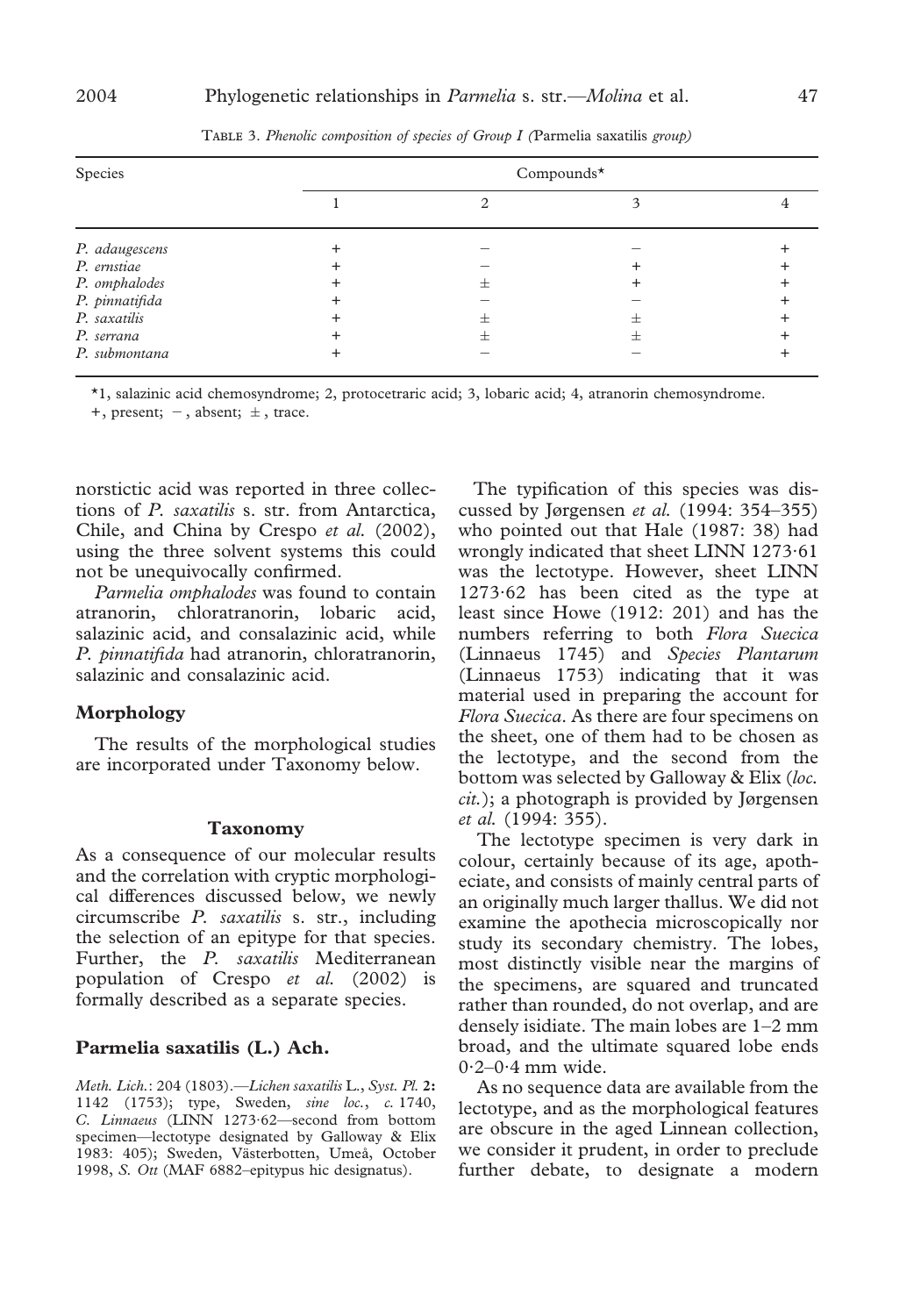

FIG. 5. Parmelia serrana, thallus morphology (MAF 9756—holotype).

sequenced collection from northern Sweden as an epitype to fix the application of the name to a member of the Atlantic population of *P. saxatilis*, as understood by Crespo *et al.* (2002). The ITS sequence of the epitype is deposited in GenBank under accession no. AF350027.

### **Parmelia serrana A. Crespo, M. C. Molina & D. Hawksw. sp. nov.**

Similis *Parmeliis saxatilis* sed differt in lobis ultimis rotundatis non truncates, et in sequencis molecularis ITS et  $\beta$ -tubulin.

Typus: Spain, Comunidad de Madrid, Sierra del Guadarrama, Navacerrada, S of Antón Real, close to the junction of roads M 601 and M 607,  $40^{\circ}$  43.996'N and 04° 01<sup>·438</sup>'W, alt. 1300 m, on *Quercus pyrenaica*, 4 February 2003, *A. Crespo & P. K. Divakar* (MAF 9756—holotypus; BM, HBG, TNS, UPS, US isotypi).

(Fig. 5)

*Thallus* adnate to loosely adnate, 7–15 cm diam, lobes contiguous to overlapping and imbricate, apically rounded to sublinear, short, 2·5–6 mm wide. Upper surface pale greenish grey to whitish grey, shiny, finely foveolate, becoming reticulately cracked. *Pseudocyphellae* laminal, numerous, mainly linear to irregularly shaped. *Isidia* very dense on older parts of the thallus, cylindrical, simple to branched, to  $0.2-0.5$  mm tall and 0·08–0·1 mm wide, syncorticate. *Rhizines* on lower surface moderately abundant, simple to furcately branched, not squarrose,  $1-1.5$  mm long.

*Apothecia* rather frequent, subpedicellate, disc concave, thalline exciple often sparsely isidiate, 1–4 mm diam. *Ascospores* broadly ellipsoid,  $17-18 \times 12-13$  µm.

*Chemistry.* Cortex K+ yellow; medulla K+ yellow then red,  $C -$ ,  $\overrightarrow{PD}$ + red-orange;<br>containing atranorin, chloroatranorin, containing atranorin, chloroatranorin, salazinic acid, consalazinic acid, and protocetraric acid (trace).

*Etymology.* From the Spanish adjective 'serrano', from the mountains (the sierras).

*Ecology.* This species is widely distributed on deciduous and coniferous trees, and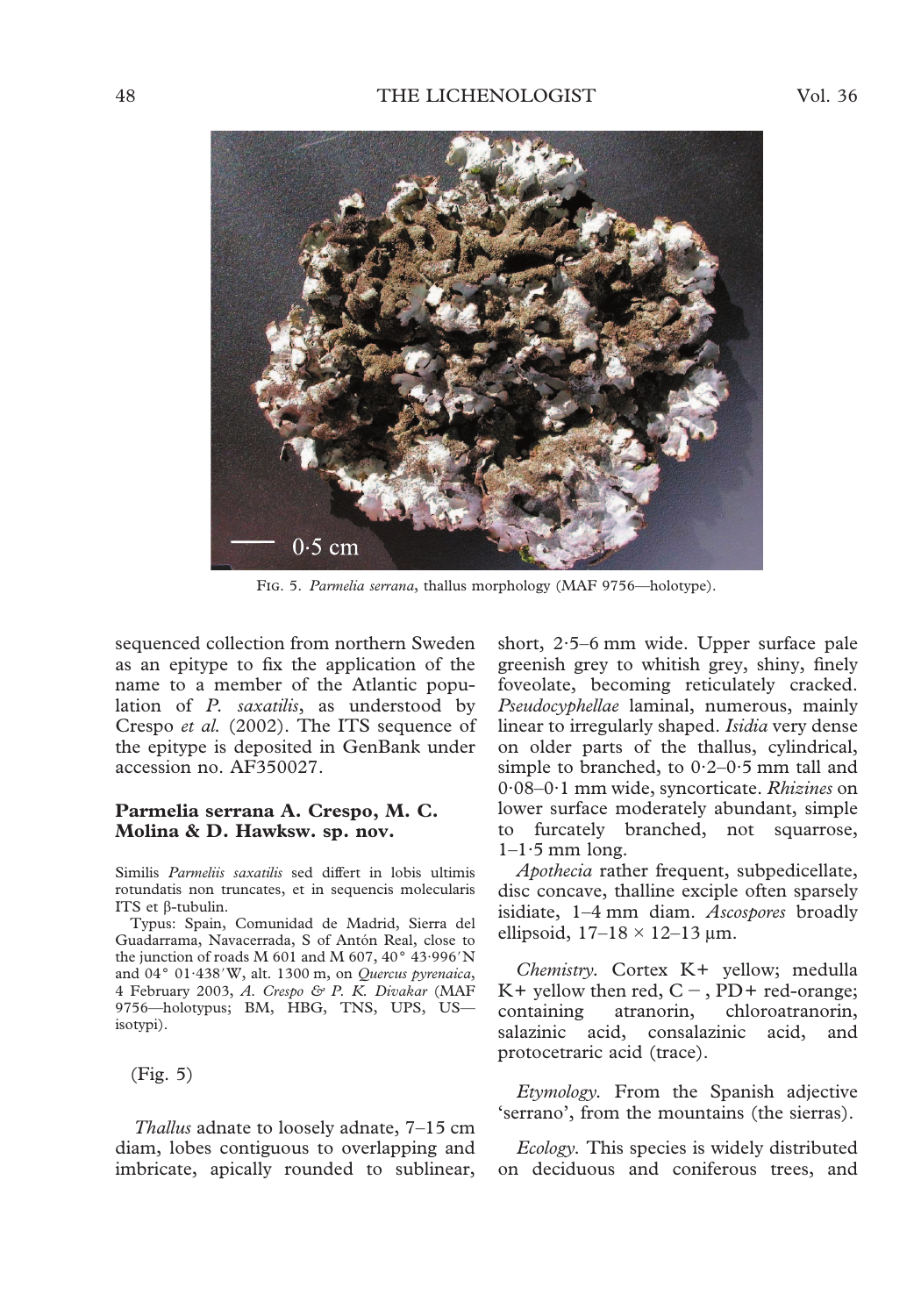occasionally on mossy rocks. When saxicolous specimens are found, the species is generally also present on nearby trees. The species occurs in submediterranean and Mediterranean areas from around 300– 1700 m altitude, and is especially frequent on *Pinus sylvestris* and *Quercus* spp. in the Sierra del Guadarrama.

*Distribution.* Africa (Canary Islands), and Europe; see Crespo *et al.* (2002) for details of additional collections. *Parmelia serrana* is very common in low to moderately high Mediterranean and submediterranean mountains (sierras). It seems to prefer continental climatic conditions. However, its distribution in Europe is far from fully understood. It also occurs at lower altitudes in more temperate parts of Europe, especially somewhat continental areas, as in Austria. In contrast, *P. saxatilis* s. str. seems to prefer more oceanic areas and to have an essentially bipolar distribution. On rocks, it extends southwards in the oceanic parts of Spain, even to extremely warm sites. In temperate and Mediterranean areas *P. saxatilis* s. str. is common in the alpine and oromediterranean zones, but its distribution at lower elevations outside oceanic areas is poorly known. An ecophysiological comparative study of the two species, and if possible also *P. ernstiae*, would clearly be of interest.\*

*Observations. Parmelia serrana* is morphologically characterized by the broad and round lobes that often overlap each other. In contrast, the lobes of *P. saxatilis* s. str. as typified above are sublinear, narrower, and do not overlap. Further, *P. saxatilis* is often more adnate to the substratum than *P.*

*serrana*, and is also generally darker in colour, especially at the lobe margins. Indeed, darker morphs of *P. saxatilis* s. str. can sometimes resemble paler morphs of *P. omphalodes*, to which it is more closely allied in our trees than to *P. serrana*. However, *P. omphalodes* always lacks isidia. Nevertheless, *P. serrana* and *P. saxatilis* s. str. are morphologically very similar and are likely to be confused, especially when collections are not available for comparison by juxtaposition. However, as the two species appear generally to be allopatric, in practice this seems unlikely to pose field identification problems in ecological and inventory studies.

### **Discussion**

Our analysis revealed three clades in the predominantly Northern Hemisphere group of *Parmelia* s. str., and further supported the view that these clades are closely related to one another. The precise nature of the relationships of the groups, however, remains unclear and data from additional genes will be necessary to resolve this with confidence.

Within Group I, the generally fertile, large-ascospored and non-isidiate *Parmelia adaugescens* is located at the base. Within this group, seven monophyletic clades were found (Figs 3 & 4). *Parmelia saxatilis* and *P. submontana* were confirmed as distinct, as was *P. pinnatifida* and *P. omphalodes*. *Parmelia submontana*, an uncommon species, with usually contorted lobes, simple or furcate rhizines, orbicular to linear soralia, bearing isidioid soredia, appears as morphologically intermediate between *P. sulcata* and *P. saxatilis.* Although the  $\beta$ -tubulin sequence was not available, the topologies of the trees showed its closest relationship to *P. saxatilis* (Figs 1, 3 & 4). *Parmelia pinnatifida* has been considered as a synonym (Hinds 1998) or subspecies of *P. omphalodes* (Skult 1984), but it differs in having narrower lobes with pseudocyphellae restricted to their margins, and the lack of lobaric acid (Kurokawa 1976; Skult 1984); further, the repeatedly branched and overlapping lobes tend to

<sup>\*</sup>In passing, we report that the material of *P. saxatilis* s. str. transported on its original rock from the UK Peak District to the Sierra del Guadarrama mountains in central Spain, and reported on by Crespo *et al.* (2002), did not survive its second year of extreme continental temperatures; the crescent remnants of the thalli had all died and fallen away from the rock by May 2003. However, as this was only a single example with no control, we caution against any conclusions being drawn from this pilot experiment.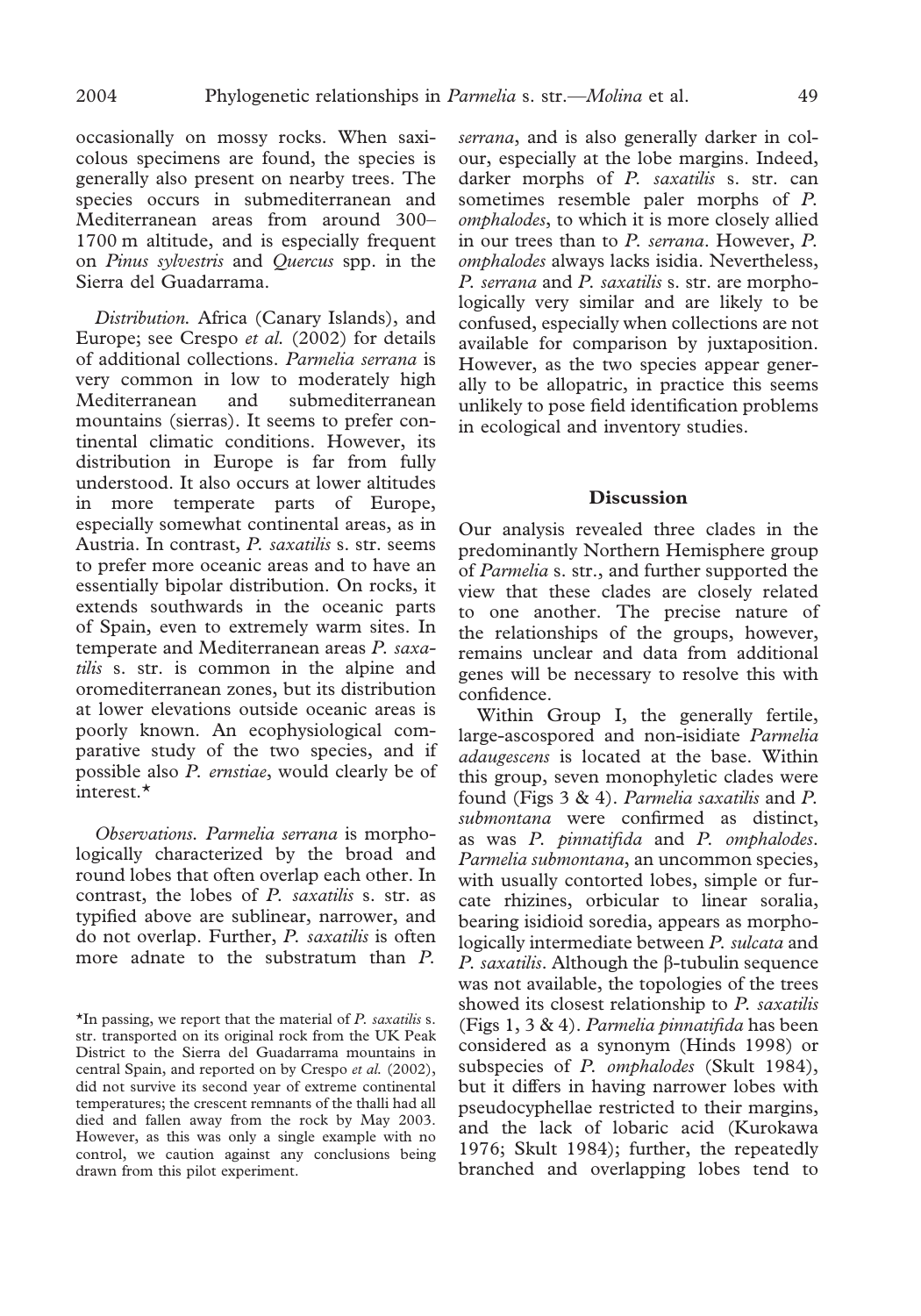form cushion-like pulvinate tufts (Skult 1984). The ITS and  $\beta$ -tubulin trees both suggest that the two species are phylogenetically distinct (Figs 1–4). The null hypothesis, placing *P. omphalodes* and *P. pinnatifida* into a monophyletic clade, was tested using a separate MCMC sampling; the probability of the null hypothesis was low but higher than  $0.1\%$ , so this test did not unequivocally confirm the distinction of the two species.

We were unable to obtain DNA from two additional species considered allied to *P. omphalodes*. First, *P. discordans*, which contains protocetraric and lobaric acids, instead of salazinic or norstictic acids (Culberson 1970). *Parmelia discordans* can be recognized in the field by the more uniform darker brown colour and smoother more adpressed and often overlapping narrower lobes  $[1(-3)$  mm wide vs. to 4 mm wide in *P. omphalodes*] with more obscure linear pseudocyphellae (Purvis *et al.* 1992; Rose, 1995); it also differs significantly from *P. omphalodes* in protein banding patterns (Skult *et al.* 1990). Second, the arctic circumpolar *P. skultii* (syn. *P. omphalodes* subsp. *glacialis*; Skult 1985) which is distinguished by containing norstictic and salazinic acids (Hale 1987), and in having more rounded and firm-margined lobes (Skult 1985). While we are confident that both *P. discordans* and *P. skultii* merit recognition as species, resolving their relationships will require sequences from fresh collections.

The most striking result of the relationships revealed within Group I is the monophyletic clade, named here as *P. serrana*, for the specimens referred to as the Mediterranean population of *P. saxatilis* by Crespo *et al.* (2002). While the degree of morphological and chemical similarity is remarkable, providing an excellent example of a cryptic species in lichens (Culberson 1986), the taxa can be distinguished on the basis of morphology (see above) and ecology. The null hypothesis test confirms the separation of the new species (Table 2). The probability of *P. serrana, P. saxatilis* s. str. and *P. ernstiae* being monophyletic was zero, as was the probability that *P. serrana*

and *P. saxatilis* s. str. were genetically closely related.

The name *P. ernstiae*, a species recently separated from *P. saxatilis* (Feuerer & Thell 2002), applies to Clade IV of the Atlantic population of *P. saxatilis* s. lat. of Crespo *et al.* (2002). The species has a strongly pruinose upper surface, made up of calcium oxalate crystals, a mixture of isidia and lobules, as well as being distinguished by molecular data. However, in the combined Bayesian analysis, *P. ernstiae* emerged as the sister-group to *P. saxatilis*; this suggests that the two species are very closely related. The null hypothesis considering that both taxa are monophyletic (Table 2) was also quite high (64%). Additional studies using population genetical approaches will be necessary to further clarify the status of the two morphologically different populations. The two collections of *P. saxatilis* s. lat. from the high mountains of the northern Appalachians in New Hampshire (USA), placed in Clade III of the Atlantic population in the phylogenetic trees of Crespo *et al.* (2002), remained distinct in our new ITS-based tree (Fig. 1). It seems probable that these represent a further undescribed species, but we do not formally describe this as new here pending the outcome of more detailed molecular studies of North American representatives of the genus currently in progress in collaboration with P. May and M. S. Cole.

Group II in the ITS tree includes *P. squarrosa*, *P. fertilis* and *P. sulcata*. *Parmelia squarrosa*, an isidiate species, and *P. fertilis*, a species with sexual reproduction, appear in the same clade, but not with a high supporting value. Hale (1987) considered *P. fertilis* to be related to *P. sulcata* on the basis of several morphological characters, but thought the companion apotheciate morph (*P. fertilis*) was considered to be more closely related to *P. squarrosa*. Our phylogenetic analyses using ITS fragment and partial  $\beta$ -tubulin gene sequences confirm this last assumption, with *P. fertilis* nested within the *P. squarrosa* clade. However, sequences from additional collections of *P. fertilis* are necessary to decide whether *P. squarrosa* and *P. fertilis* are conspecific, in which case they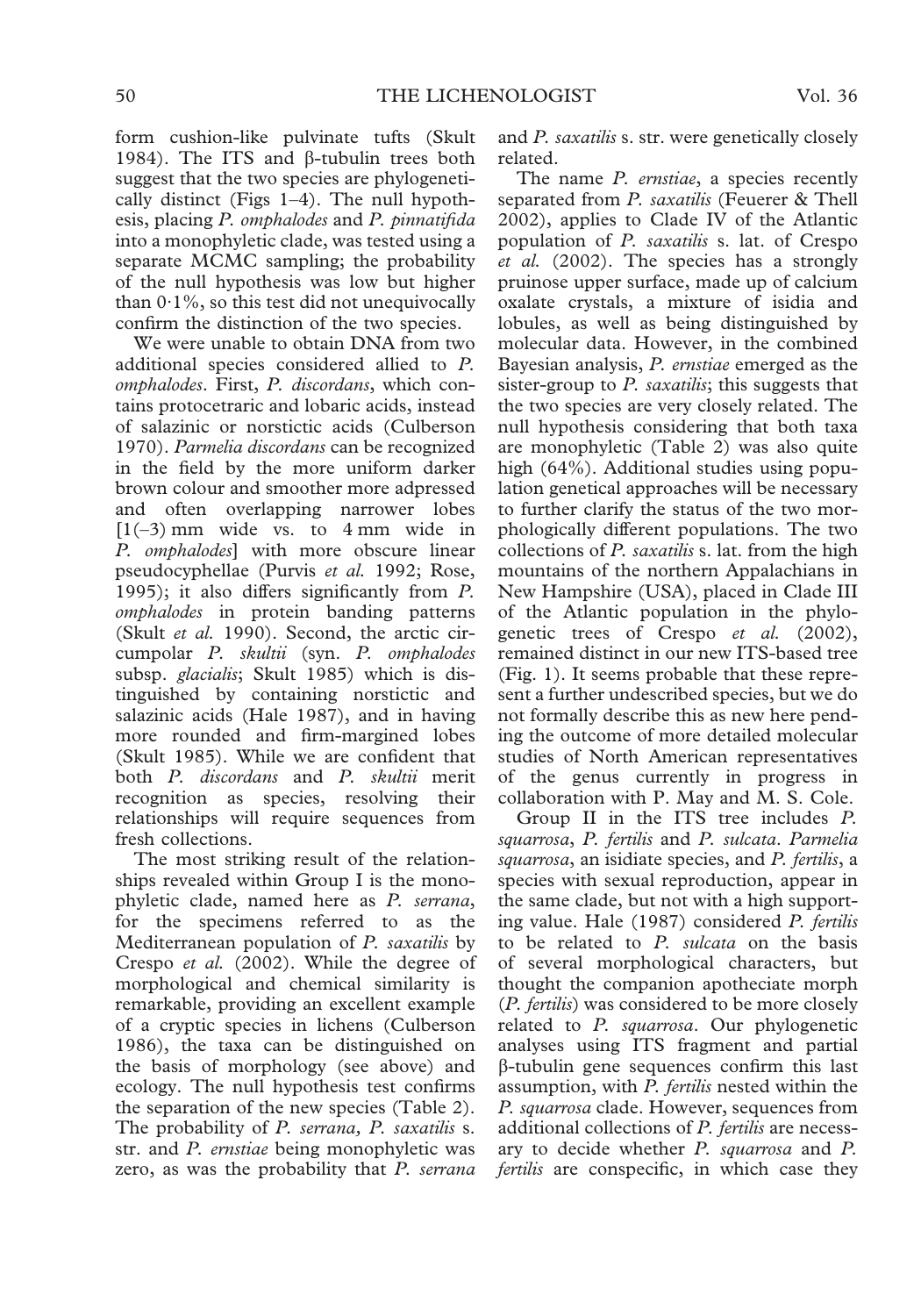

F. 6. Scanning electron micrographs showing rhizine morphology. A & B, *Parmelia serrana*, furcate rhizines (MAF 9756—holotype); A, simple and furcate rhizines projecting from the lower surface; B, detail of a single furcate rhizine. C & D, *P. sulcata*, squarrose rhizines (MAF 9750); C, a squarrose rhizine; D, detail showing the perpendicular branching. A & C  $\times$  100, B & D  $\times$  500.

would have to be united under the older name (i.e. *P. fertilis*). The two taxa are sympatric in eastern North America (Hinds 1998), and the generally asexual morph (*P. squarrosa*) is one of the most common corticolous lichens in North America and Japan.

*Parmelia squarrosa* has generally been compared with *P. saxatilis* as both are isidiate (e.g. Hinds 1998), and the collections are often confused in herbaria. However, our phylogenetic analyses clearly separate these two species. *Parmelia saxatilis* belongs to Group I in which all members have simple to furcate rhizines, whereas *P. squarrosa* and all other taxa studied of Group II have squarrose rhizines. Some care is nevertheless required in the interpretation of rhizine types. Squarrose rhizines, in which secondary branches arise perpendicularly to the axis

(Fig. 6C & D), are sometimes only visible at the base and near the axils of the terminal lobes in 'squarrose' species. In contrast, in what have been termed 'furcate' rhizines in the parmelioid lichens, secondary branches arise obliquely from the axis (Fig. 6A & B). Scanning electron micrographs showing these rhizine types are provided by Hale (1987: fig. 10a–d).

Our results show that the sorediate *P. sulcata* belongs to the same clade as *P. squarrosa*. However, the cosmopolitan *P. sulcata* is polyphyletic in our analysis. Additional studies will be necessary to find out whether the *P. sulcata* complex includes several cryptic species, as demonstrated here in the *P. saxatilis* group. Previous results have already suggested a wide genetic variability in *P. sulcata* (Crespo *et al.* 1997).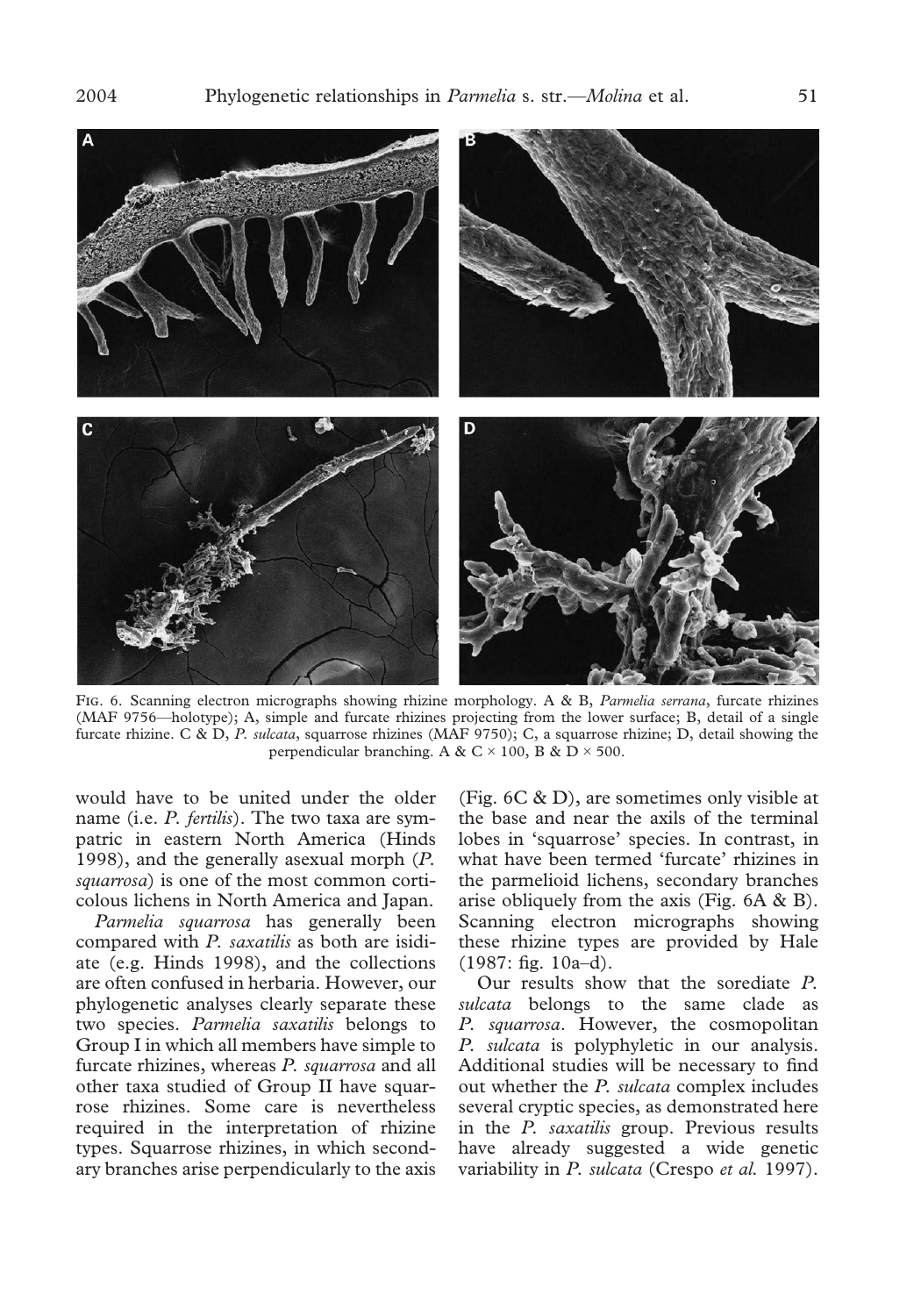Crespo *et al.* (2002) and Thell *et al.* (2002) reported that *P. sulcata* and *P. saxatilis* were examples of taxa with ITS regions that contain no infraspecific variation between the two Hemispheres. However, the increased number of samples reported on here demonstrates that results based on a very few collections can be misleading, and that it is necessary to conduct more extensive population studies before reaching firm conclusions.

Group III consists only of *P. cochleata*, although the material analysed showed some morphological variability, as already reported by Hale (1987). However, while both *P. adaugescens* and *P. cochleata* have simple to furcate rhizines and similar distributions (Japan and eastern Asia), our phylogenetic analysis did not show any close relationship between them. Further, *P. adaugescens* is distinguished by having larger ascospores  $(21-27 \times 13-15 \,\mu\text{m})$  than *P*.  $cochleata$  (12–13  $\times$  6–8  $\mu$ m).

The results of our study demonstrate once again the power of molecular methods using data from different loci, in this case ITS rDNA and parts of the  $\beta$ -tubulin gene sequence. This approach has enabled us to unravel some complex and hitherto confusing relationships to produce a revised taxonomy of some of the commonest lichens on Earth, which proves to be congruent with morphological and geographical differences.

We are indebted to various collectors for kindly responding to our requests for fresh material of various species, notably Mariette S. Cole, Brian J. Coppins, Jack A. Elix, Ove E. Eriksson, Tassilo Feuerer, Hiroshi Harada, Rosmarie Honegger, Hiroyuki Kashiwadani, Phil May, and Sieglinde Ott. In addition John C. Marsden kindly allowed D.L.H. to study the Linnaean material of *Lichen saxatilis* during a brief visit to his office.

Sequencing was carried out at the Unidad de Genómica (Parque Científico de Madrid, UCM).

This work was supported by the Spanish Ministerio de Ciencia y Tecnología (REN2001-1272/GLO), and by an award to M.C.M. from the Comunidad Autónoma de Madrid (BOCM 18.03.98, no. 65). It was completed while D.L.H. was supported through the Programa Ramón y Cajal of the Ministerio de Ciencia y Tecnología, and H. T. L through the sabbatical programme of the Ministerio de Educación, Cultura y Deporte (SAB2001-0141).

### **REFERENCES**

- Articus, K., Mattsson, J. E., Tibell, L., Grube, M. & Wedin, M. (2002) Ribosomal DNA and  $\beta$ -tubulin data do not support the separation of the lichens *Usnea florida* and *U. subfloridana* as distinct species. *Mycological Research* **106:** 412–417.
- Clauzade, G. & Roux, C. (1985) Likenoj de okcidenta Eúropo. Ilustrita determinilibro. *Bulletin de la Société Botanique du Centre-Ouest, nouvelle série, numéro spécial* **7:** 1–893.
- Clerc, P. (1998) Species concepts in the genus *Usnea* (lichenized ascomycetes). *Lichenologist* **30:** 321– 340.
- Crespo, A., Blanco, O., & Hawksworth, D. L. (2001) The potential of mitochondrial DNA for establishing phylogeny and stabilising generic concepts in the parmelioid lichen. *Taxon* **50:** 807–819.
- Crespo, A., Bridge, P. D., Cubero, O. F. & Hawksworth, D. L. (1997) Determination of genotypic variability in the lichen-forming fungus *Parmelia sulcata*. *Bibliotheca Lichenologica* **68:** 73– 79.
- Crespo, A., Bridge, P. D., Hawksworth, D. L., Grube, M. & Cubero, O. F. (1999) Comparison of rRNA genotype frequencies of *Parmelia sulcata* from long established and recolonizing sites following sulphur dioxide amelioration. *Plant Systematics and Evolution* **217:** 177–183.
- Crespo, A. & Cubero, O. F. (1998) A molecular approach to the circumscription and evaluation of some genera segregated from *Parmelia* s. lat. *Lichenologist* **30:** 369–380.
- Crespo, A., Molina, M. C., Blanco, O., Schroeter, B., Sancho, L. G. & Hawksworth, D. L. (2002).  $rDNA$  ITS and  $\beta$ -tubulin gene sequence analyses reveal two monophyletic groups within the cosmopolitan lichen *Parmelia saxatilis*. *Mycological Research* **106:** 788–795.
- Culberson, W. L. (1970) *Parmelia discordans*, lichen peu connu d'Europe. *Revue Bryologique et Lichénologique* **37:** 183–186.
- Culberson, W. L. (1986) Chemistry and sibling speciation in the lichen-forming fungi: ecological and biological considerations. *Bryologist* **89:** 123– 131.
- Elix, J. A. (2003) The lichen genus *Paraparmelia*, a synonym of *Xanthoparmelia* (*Ascomycota, Parmeliaceae*). *Mycotaxon* **87:** 395–403.
- Elix J. A. & Ernst-Russell, K. D. (1993) *A Catalogue of Standardized Thin Layer Chromatographic Data and Biosynthetic Relationships for Lichen Substances*. 2nd edn. Canberra: Australian National University.
- Eriksson, O. E. & Hawksworth, D. L. (1986) Outline of the ascomycetes—1986. *Systema Ascomycetum* **5:** 185–324.
- Felsenstein, J. (1985) Confidence limits on phylogenies: an approach using the bootstrap. *Evolution* **39:** 783–791.
- Feuerer, T. & Thell, A. (2002) *Parmelia ernstiae*—a new macrolichen from Germany. *Mitteilungen des Instituts für Allgemeine Botanik, Hamburg* **30–32:** 49–60.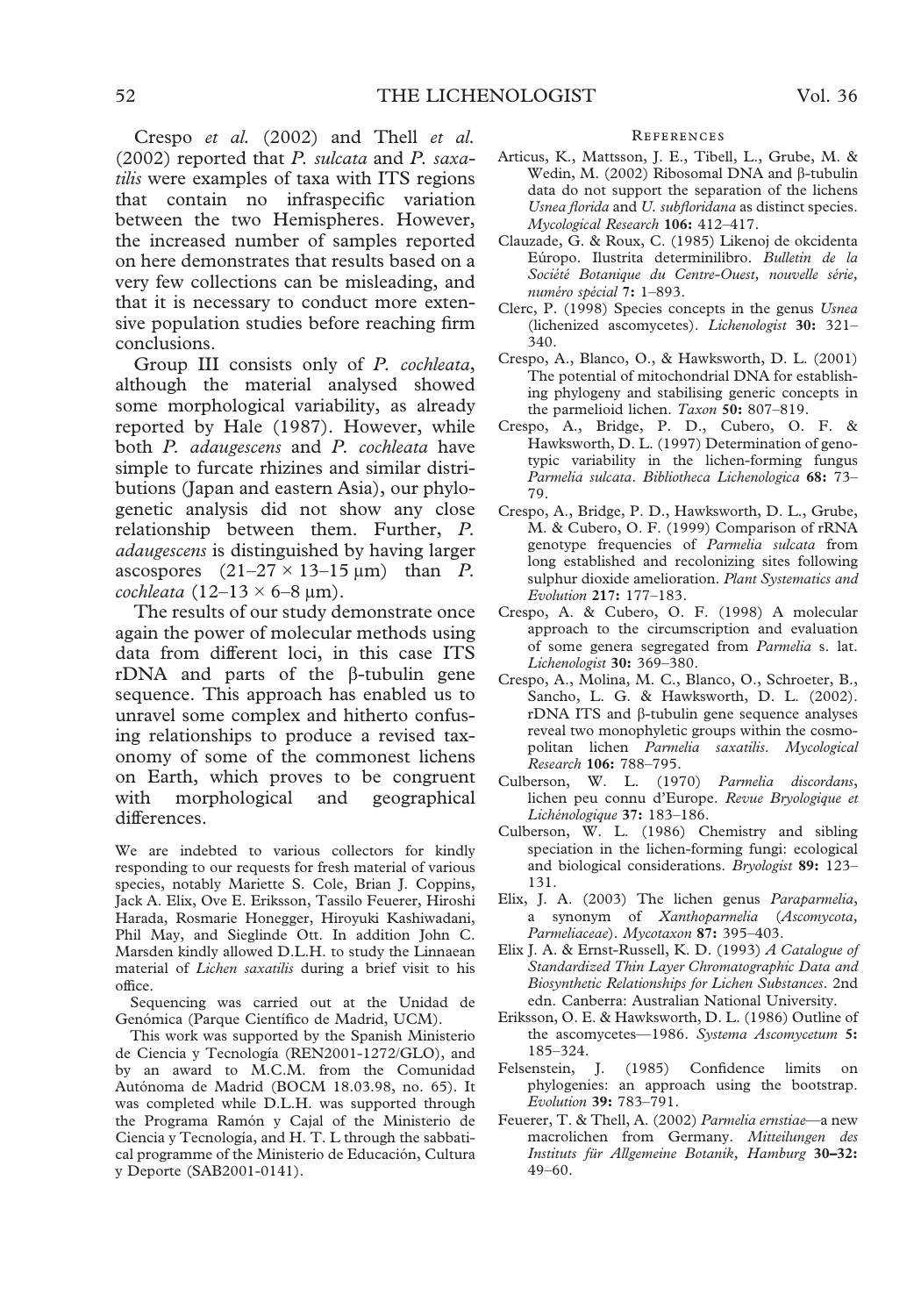- Galloway, D. J. & Elix, J. A. (1983) The lichen genera *Parmelia* Ach. and *Punctelia* Krog in Australasia. *New Zealand Journal of Botany* **21:** 397–420.
- Gardes, M. & Bruns, T. D. (1993) ITS primers with enhanced specificity for basidiomycetes application to the identification of mycorrhizae and rusts. *Molecular Ecology* **2:** 113–118.
- Grube, M. & Kroken, S. (2000) Molecular approaches and the concept of species and species complexes in lichenized fungi. *Mycological Research* **104:** 1284–1294.
- Hawksworth, D. L. & Crespo, A. (2002) Proposal to conserve the name *Xanthoparmelia* against *Chondropsis* nom. cons. (*Parmeliaceae*). *Taxon* **51:** 807.
- Hawksworth, D. L., Kirk, P. M., Sutton, B. C. & Pegler, D. N. (1995) *Ainsworth & Bisby's Dictionary of the Fungi*. 8th edn. Wallingford: CAB International.
- Hale, M.E. (1987) A monograph of the lichen genus *Parmelia* Acharius *sensu stricto* (Ascomycotina: *Parmeliaceae*). *Smithsonian Contributions to Botany* **66:** 1–55.
- Higgins D. G., Bleasby A. J. & Fuchs, R. (1992) Clustal V: improved software for multiple sequence alignment. *Computational Applied Biosciences* **8:** 189– 191.
- Hinds, J. W. (1998) Lichen flora of eastern North America: the genus *Parmelia sensu stricto*. In *Lichenographia Thomsoniana: North Amaerican Lichenology in Honour of John W. Thomson* (M. G. Glenn, R. C. Harris, R. Dirig & M. S. Cole, eds): 53–69. Ithaca, New York: Mycotaxon.
- Howe, R. H. Jr (1912) The lichens of the Linnean herbarium with remarks on Acharian material. *Bulletin of the Torrey Botanical Club* **39:** 199–203.
- Huelsenbeck, J. P. & Ronquist, F. (2001) MrBAYES: Bayesian inference of phylogenetic trees. *Bioinformatics* **17:** 754–755.
- Huelsenbeck, J. P., Rannala B. & Masly J. P. (2000) Accomodating phylogenetic uncertainty in evolutionary studies. *Science* **288:** 2349–2350.
- Huelsenbeck, J. P., Larget, B., Miller, R. E. & Ronquist, F. (2002) Potential applications and pitfalls of Bayesian inference of phylogeny. *Systematic Biology* **51:** 673–688.
- Jørgensen, P. M., James, P. W. & Jarvis, C. E. (1994) Linnaean lichen names and their typification. *Botanical Journal of the Linnean Society* **115:** 261– 405.
- Kroken, S. & Taylor, J.W. (2001) A gene genealogical approach to recognize phylogenetic species boundaries in the lichenized fungus *Letharia*. *Mycologia* **93:** 38–53.
- Kurokawa, S. (1976) A note on *Parmelia omphalodes* and its related species. *Journal of Japanese Botany* **51:** 377–380.
- Kurokawa, S. (1994*a*) Japanese species of *Parmelia* Ach. (*sens. str*.), *Parmeliaceae* (1). *Journal of Japanese Botany* **69:** 61–68.
- Kurokawa, S. (1994*b*) Japanese species of *Parmelia* Ach. (*sens. str*.), *Parmeliaceae* (2). *Journal of Japanese Botany* **69:** 121–126.
- Kurokawa, S. (1994*c*) Japanese species of *Parmelia* Ach. (*sens. str*.), *Parmeliaceae* (3). *Journal of Japanese Botany* **69:** 204–213.
- Kurokawa, S. (1994*d*) Japanese species of *Parmelia* Ach. (*sens. str*.), *Parmeliaceae* (4). *Journal of Japanese Botany* **69:** 262–269.
- Kurokawa, S. (1994*e*) Japanese species of *Parmelia* Ach. (*sens. str*.), *Parmeliaceae* (5). *Journal of Japanese Botany* **69:** 373–378.
- Larget, B. & Simon, D. L. (1999) Markov chain Monte Carlo algorithms for the Bayesian analysis of phylogenetic trees. *Molecular Biology and Evolution* **16:** 1799–1808.
- Lewis, P. O. (2001) Phylogenetic systematics turns over a new leaf. *Trends in Ecology and Evolution* **16:** 30–37.
- Linnaeus, C. (1745) *Flora Suecica*. Stockholm: L. Salvii.
- Linnaeus, C. (1753) *Species Plantarum*. 2 vols. Stockholm: L. Salvii.
- Lumbsch, H. T. (1998*a*) Taxonomic use of metabolic data in lichen-forming fungi. In *Chemical Fungal Taxonomy* (J. C. Frisvad, P. D. Bridge & D. K. Arora, eds): 345–387. New York: Marcel Dekker.
- Lumbsch, H. T. (1998*b*) The use of metabolic data in lichenology at the species and subspecific levels. *Lichenologist* **30:** 357–367.
- Lumbsch, H. T., Schmitt, I., Palice, Z., Ekman, S. & Wedin, M. (2004) Supraordinal phylogenetic relationships of lichen-forming discomycetes (Lecanoromycetes) based on a combined Bayesian analysis of nuclear and mitochondrial sequences. *Molecular Phylogenetics and Evolution* (in press).
- Mallet, J. (1995) A species definition for the modern synthesis. *Trends in Ecology and Evolution* **10:** 294– 299.
- Mattsson, J. E. & Wedin, M. (1998) Phylogeny of the *Parmeliaceae*: DNA data *versus* morphological data. *Lichenologist* **30:** 463–472.
- Mattsson, J. E. & Wedin, M. (1999) A re-assessment of the family *Alectoriaceae*. *Lichenologist* **31:** 431–440.
- Molina, M. C., Crespo, A., Blanco, O., Hladun, N. & Hawksworth, D. L. (2002) Molecular phylogeny and status of *Diploicia* and *Diplotomma*, with observations on *Diploicia subcanescens* and *Diplotomma rivas-martinezii. Lichenologist* **34:** 509–519.
- Myllys, L., Lohtander, K. & Tehler, A. (2001) -tubulin, ITS and group I intron sequences challenge the species pair concept in *Physcia aipolia* and *P. caesia*. *Mycologia* **93:** 335–343.
- Nimis, P. L. (1993) *The Lichens of Italy: an Annotated Catalogue*. [Monografia No. 12.] Turin: Museo Regionale di Scienze Naturali.
- Page, R. D. M. (1996) TREEVIEW: an application to display phylogenetic trees on personal computers. *Computational Applied Biosciences* **12:** 357–358.
- Purvis, O. L., Coppins, B. J., Hawksworth, D. L., James, P. W. & Moore, D. M. (eds) (1992) *The*